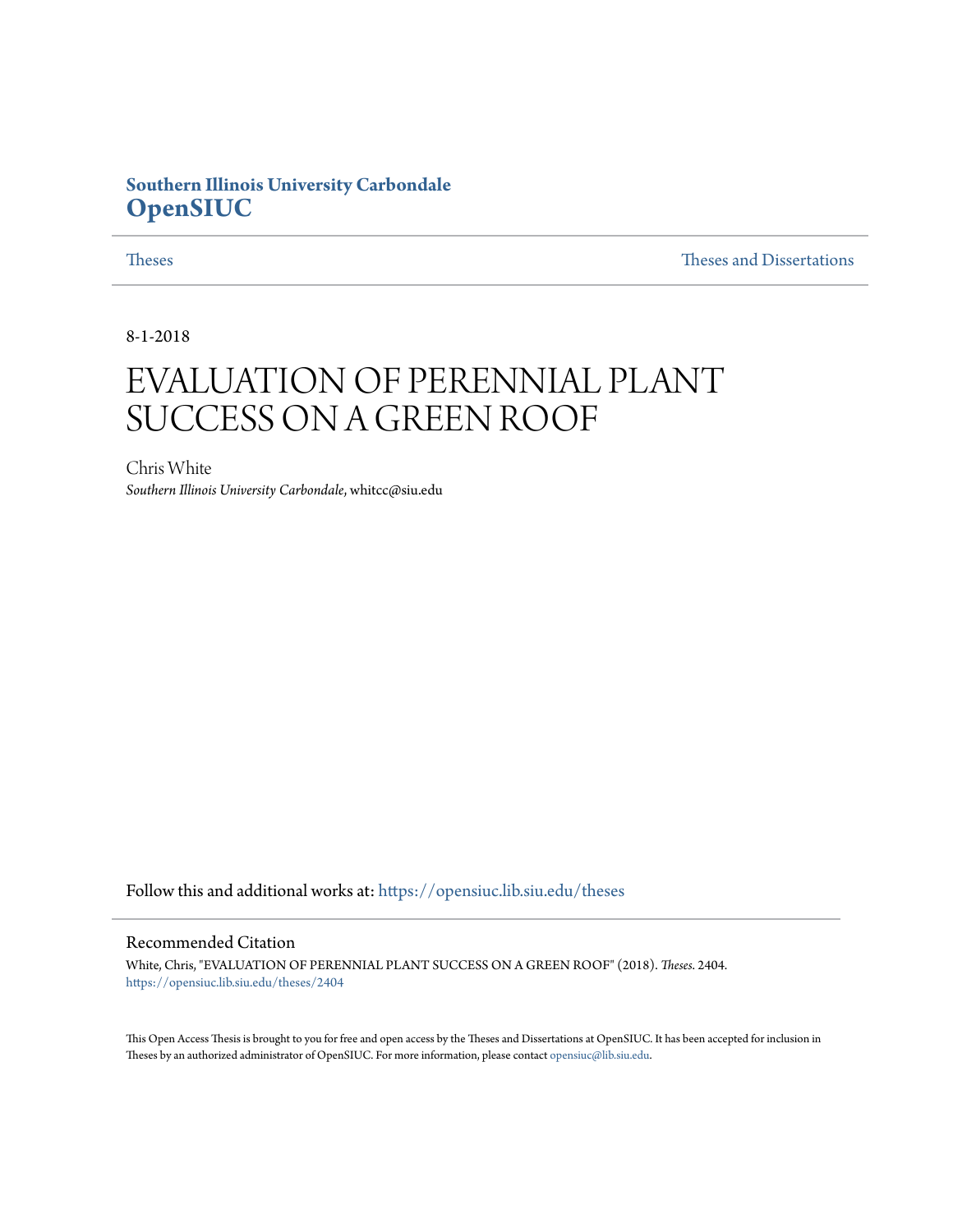# EVALUATION OF PERENNIAL PLANT SUCCESS ON A GREEN ROOF

by

# Christopher M. White

B.S., University of Cincinnati, 2010

A Thesis Submitted in Partial Fulfillment of the Requirements for the Master of Science Degree

Department of Plant, Soil, and Agriculture Systems College of Agricultural Sciences Southern Illinois University Carbondale August 2018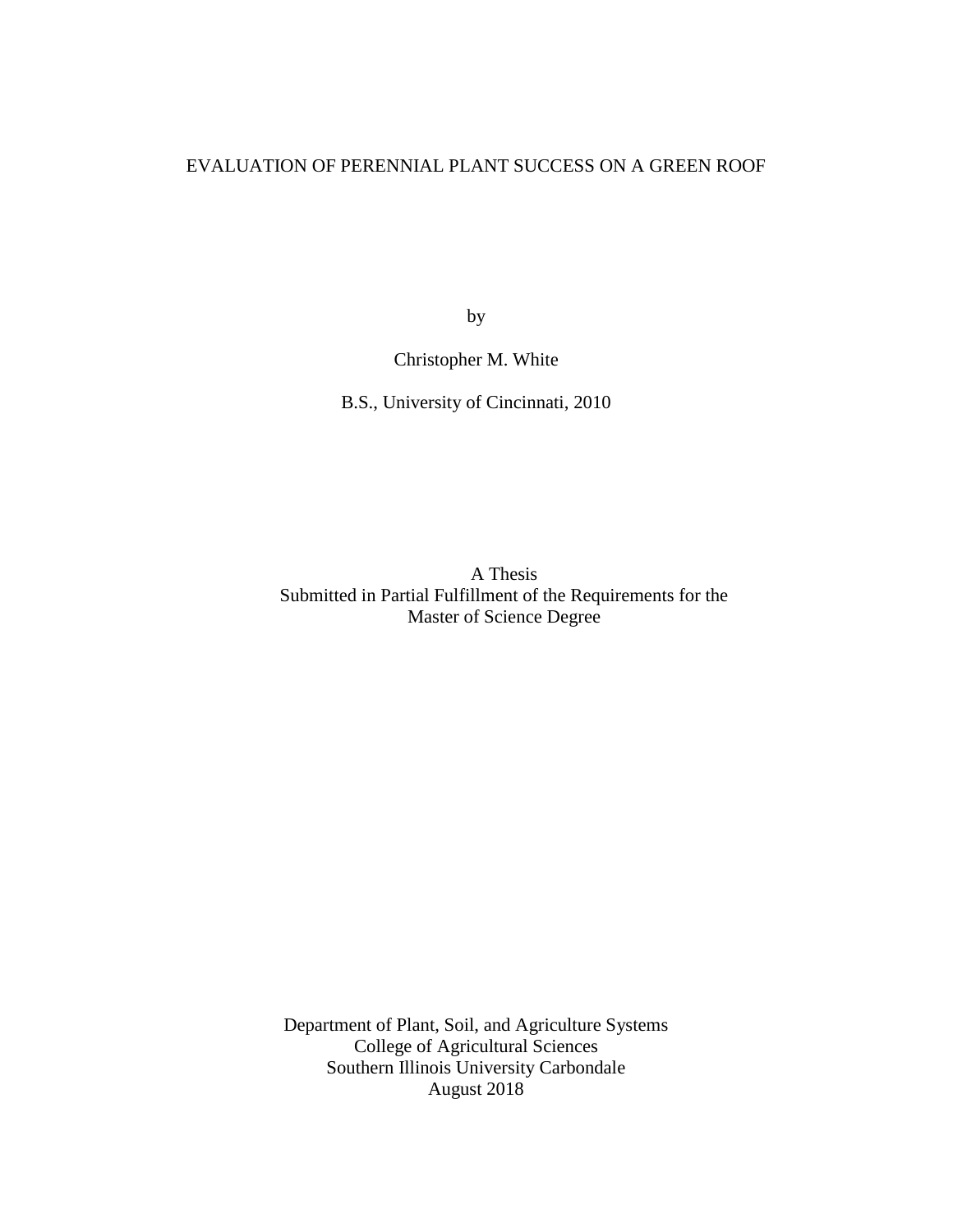# THESIS APPROVAL

# EVALUATION OF PERENNIAL PLANT SUCCESS ON A GREEN ROOF

by Christopher M. White

A Thesis Submitted in Partial Fulfillment of the Requirements for the Degree of Master of Science in the field of Plant, Soil, and Agricultural Systems

Approved by

Karen Stoelzle Midden MLA, Co-Chair Dr. S. Alan Walters, Co-Chair Dr. Brian Klubek

Graduate School Southern Illinois University, Carbondale July 3, 2018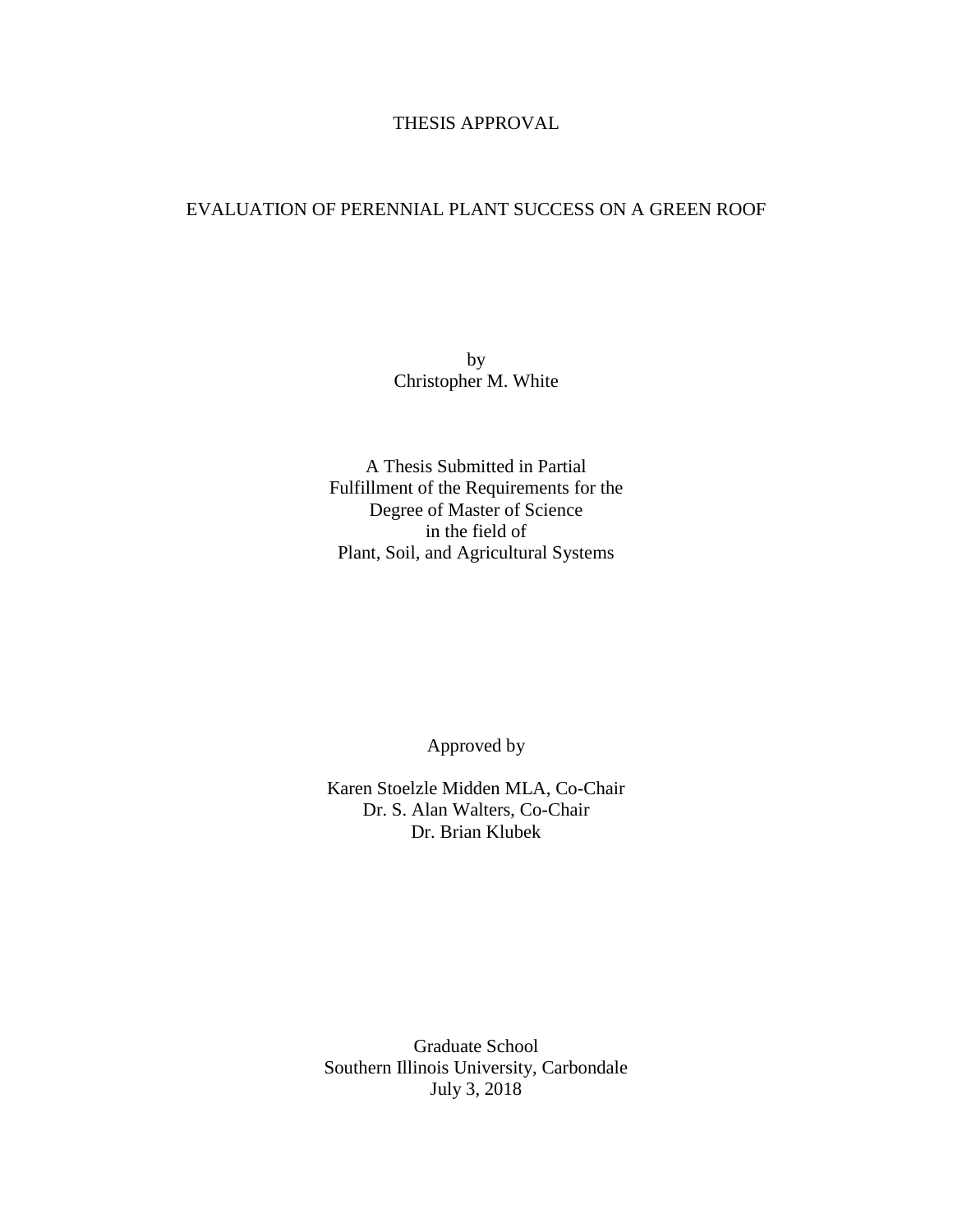#### AN ABSTRACT OF THE THESIS OF

CHRISTOPHER M. WHITE, for the Master of Science degree in PLANT, SOIL AND AGRICULTURAL SYSTEMS, presented April 20, 2018 at Southern Illinois University, Carbondale.

TITLE: EVALUATION OF PERENNIAL PLANT SUCCESS ON A GREEN ROOF MAJOR PROFESSORS: Karen Stoelzle Midden, S. Alan Walters

A two-year study (2011-2012) was conducted on a section of an extensive green roof of the Agriculture Building at Southern Illinois University to evaluate the adaptability of four plant species to green roof culture.

Extensive green roof survival, growth, and general success of four plant species (*Allium schoenoprasum* L., *Dianthus gratianopolitanus* 'Grandiflorus' Vill., *Sedum kamtschaticum* Fisch. & C.A. Mey. Sp. ellacombianum (Praeger) R.T. Clausen, and *Talinum calycinum* Engelm.) were compared using two propagating mediums (a peat-based greenhouse medium and a lightweight aggregate medium) integrated with three amendments to enhance plant growth, which provided four medium treatments (lightweight aggregate with vermicompost, lightweight aggregate with mycorrhiza, peat-based greenhouse medium, and SIUC green roof mix).

The greenhouse medium resulted in higher plant growth ratings than the lightweight aggregate medium. *Dianthus* had the most success, with the highest plant height plus width (40.3 cm) and plant rating scores (2.9/5.0). The amendment that showed the most potential was the mycorrhizal treatment, providing higher plant height plus width scores than the control (SIUC green roof mix).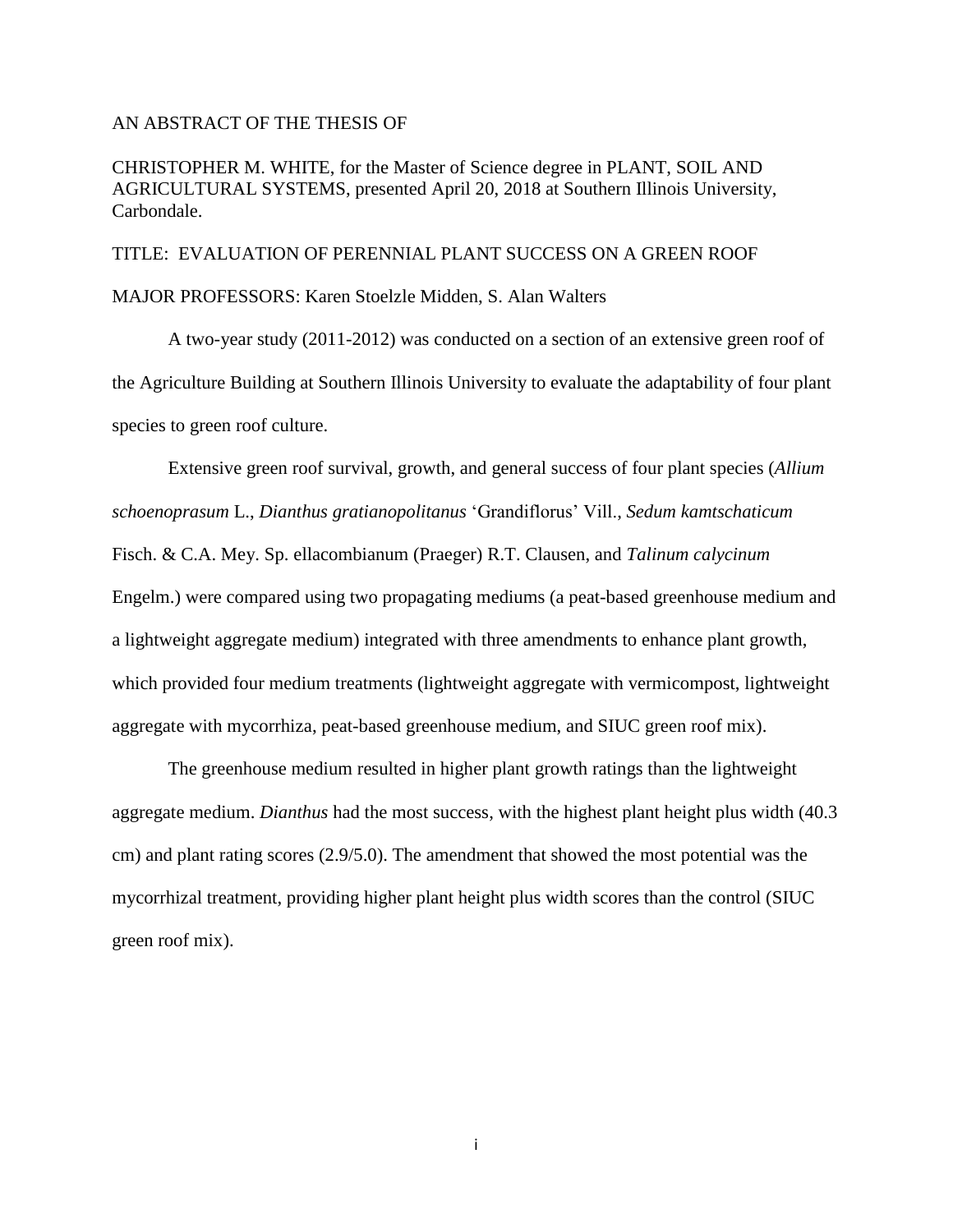## ACKNOWLEDGMENTS

I would like to express appreciation to my advisors Karen Stoelzle Midden, MLA, Dr. S. Alan Walters, and Dr. Brian Klubek for their guidance and patience throughout this project. Thanks to my fellow graduate students, Afton M. Caulkins, Nick Ouellette, and Mary Fischer for their help with my research from the greenhouse to green roof. I would also like to thank my family: Mike and Monica White, Dana, and Sadie.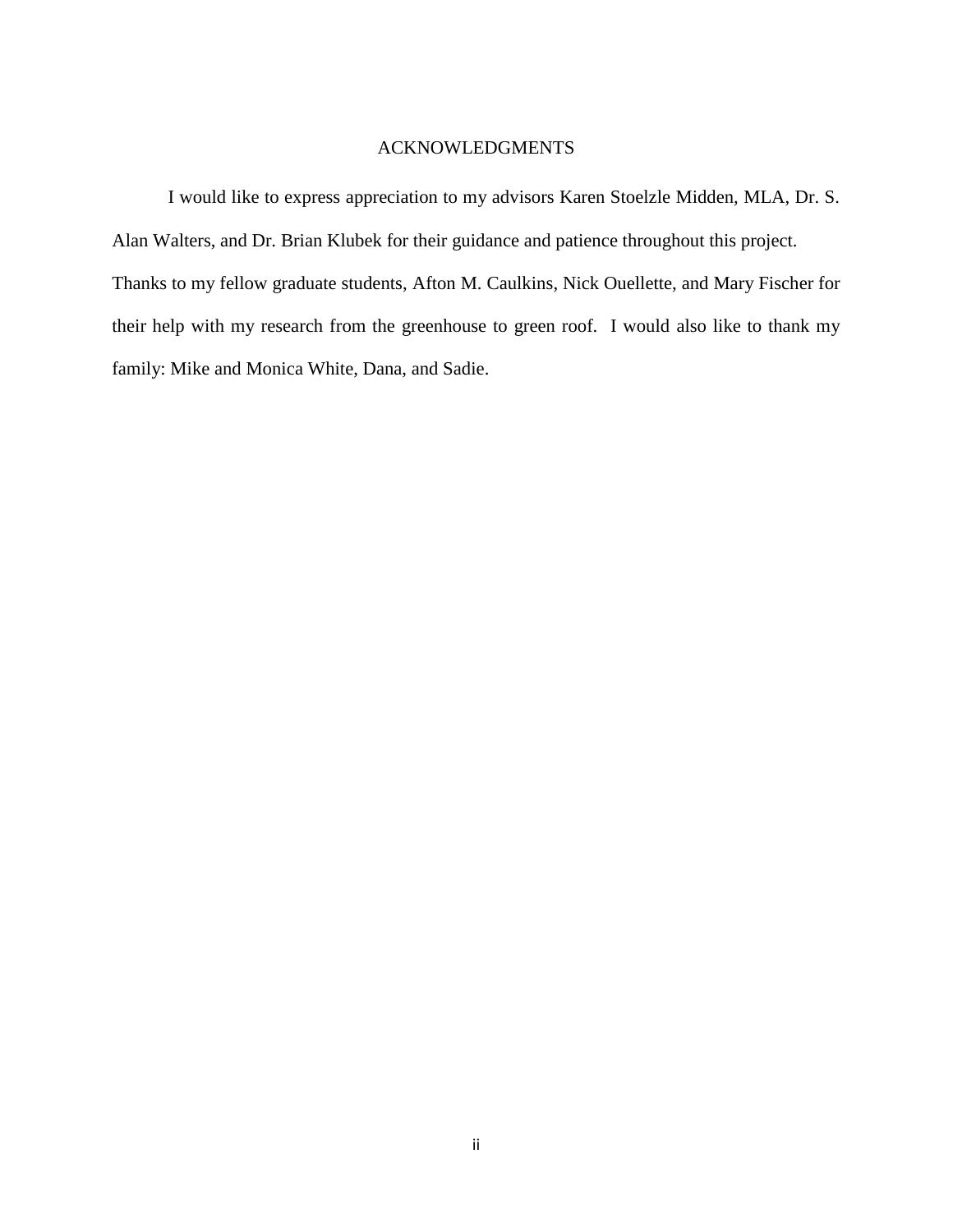# TABLE OF CONTENTS

| <b>TITLE</b>                                                  | <b>PAGE</b> |
|---------------------------------------------------------------|-------------|
|                                                               |             |
|                                                               |             |
|                                                               |             |
|                                                               |             |
| <b>CHAPTERS</b>                                               |             |
|                                                               |             |
| CHAPTER 2 - PLANT GROWTH WITH DIFFERENT MEDIA ON A GREEN ROOF |             |
|                                                               |             |
|                                                               |             |
|                                                               |             |
|                                                               |             |
|                                                               |             |
|                                                               |             |
|                                                               |             |
|                                                               |             |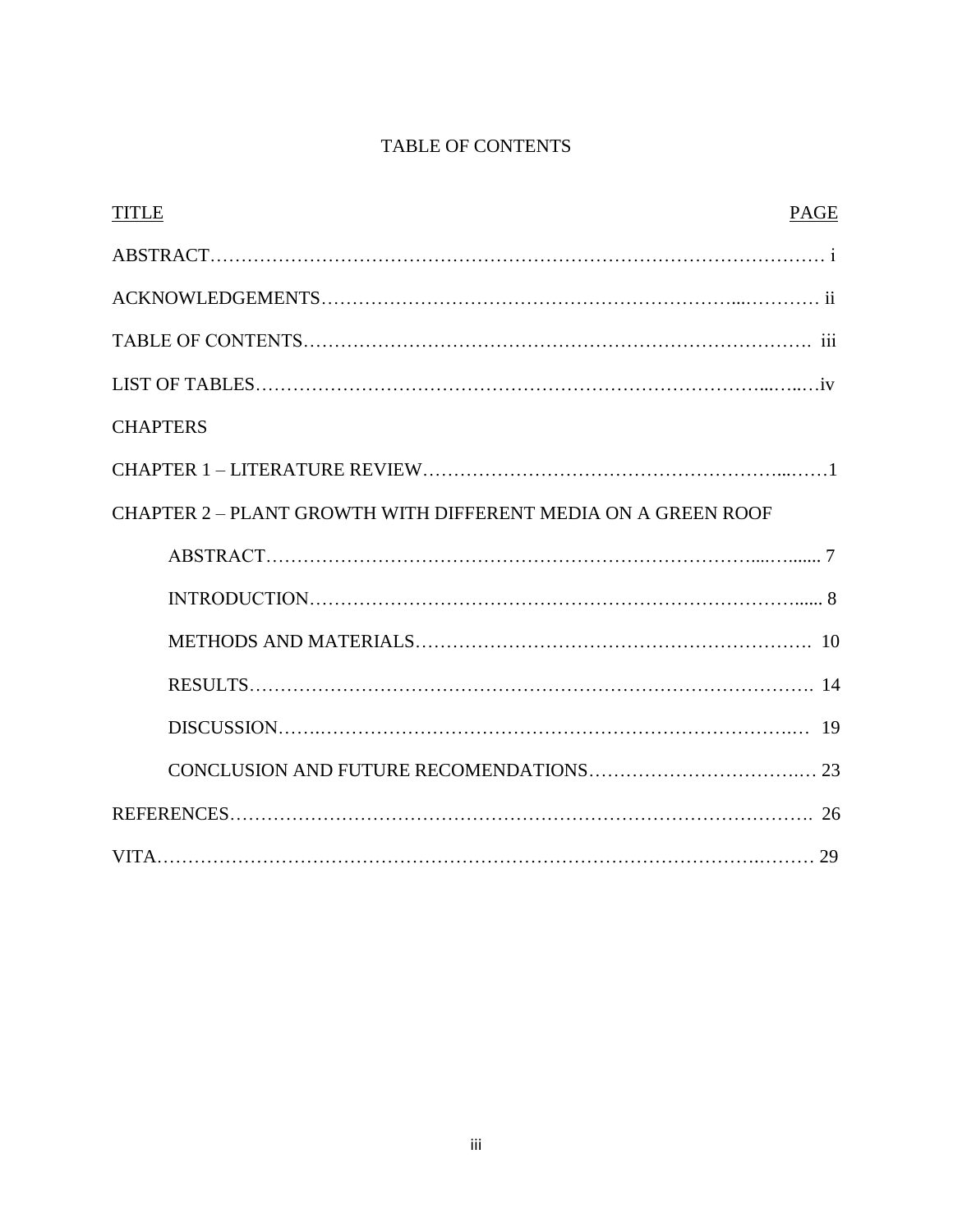### LIST OF TABLES

# TABLE PAGE

- Table 1. The influence of base medium on overall growth of four plant species pooled over the 2011 and 2012 growing season on the SIUC green roof………………………..….14
- Table 2. The influence of base medium treatment on overall growth of four plant species pooled over the 2011 and 2012 growing season on the SIUC green roof…….....................15
- Table 3. The influence of plant species on overall growth of four plant species pooled over the 2011 and 2012 growing season on the SIUC green roof……......................….........15
- Table 4. The influence of base medium on the survival rates of four plant species pooled over the 2011 and 2012 growing season on the SIUC green roof.....................................…..16
- Table 5. The influence of base medium treatment on the survival rates of four plant species pooled over the 2011 and 2012 growing season on the SIUC green roof. ....…........16
- Table 6. The influence of plant species on the survival rates of four plant species pooled over the 2011 and 2012 growing season on the SIUC green roof. ............................….........17
- Table 7. The influence of base medium on plant growth ratings of four plant species pooled over the 2011 and 2012 growing season on the SIUC green roof. ..............…….……....18
- Table 8. The influence of base medium treatment on plant growth ratings of four plant species pooled over the 2011 and 2012 growing season on the SIUC green roof…..…........18
- Table 9. The influence of plant species on plant growth spread of four plant species pooled over the 2011 and 2012 growing season on the SIUC green roof.……………....….........19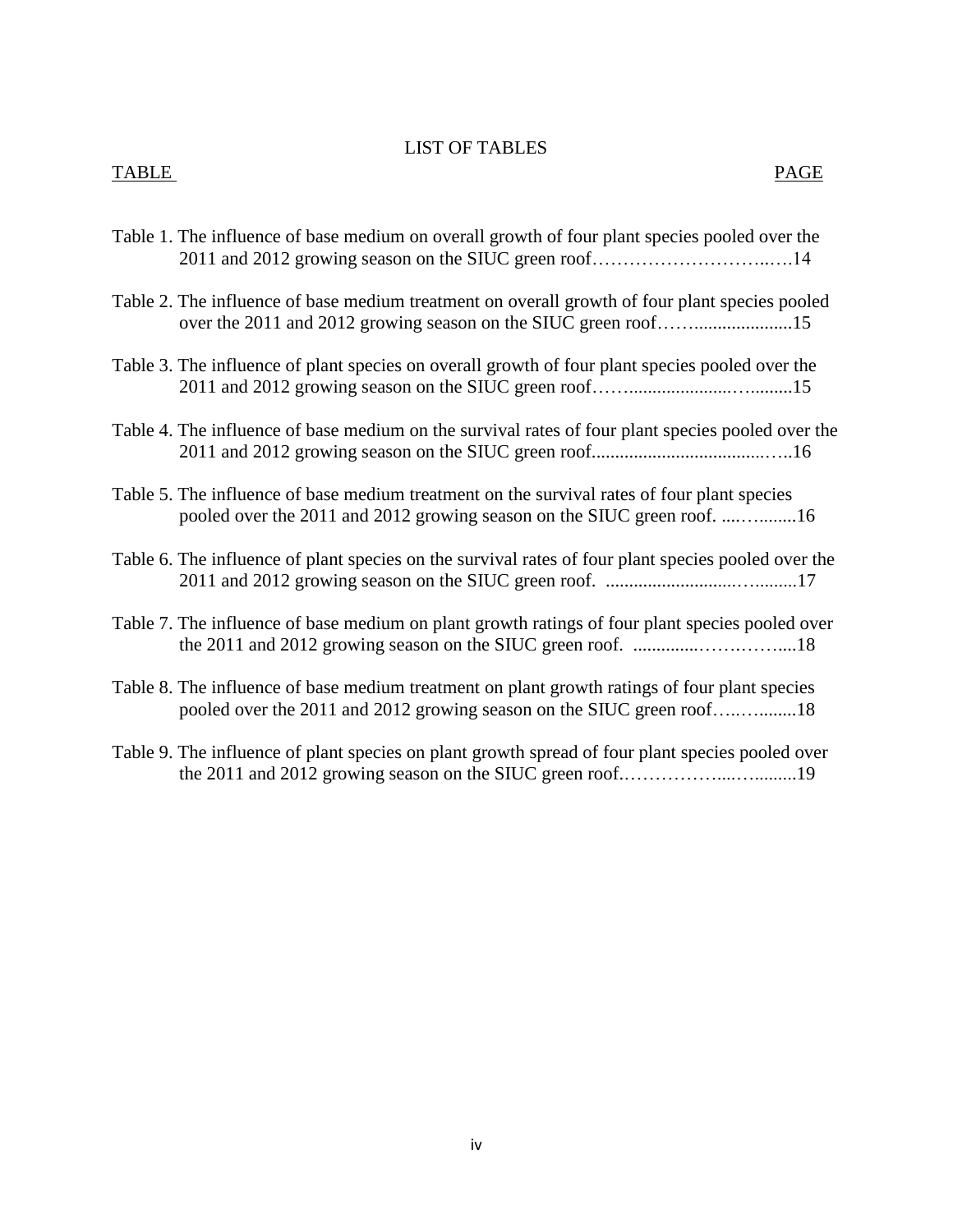#### **CHAPTER 1**

#### **LITERATURE REVIEW**

**Green Roof Types.** The term "green roof" refers to a system of roofing technology that employs plant life for roof covering instead of traditional covering materials such as shingles (Getter and Rowe, 2008). Green roofs differ from roof gardens in that green roofs have a layered system with vegetation and a growing medium, planted over a waterproofing membrane. Green roofs have a much lighter planting medium than roof gardens and offer environmental and other benefits, including storm water management and building insulation. Green roofs have been in existence for centuries, some dating back to 500 BC (Getter and Rowe 2006) and are increasingly replacing traditional roofing given their many environmental and economic advantages. Green roofs have the ability to minimize storm water runoff, improve water quality, increase the roof membrane longevity, provide insulation that can lower energy costs, reduce the urban heat island effect, reduce air pollution, offer acoustical benefits, increase food security of fresh locally grown food, encourage biodiversity in urban areas, and improve aesthetics (Peck, 2008; Snodgrass and McIntyre, 2010).

North America's green roof research and development is just emerging as compared to Germany. Germany is the world leader of green roof development. The Forschungsgesellschaft Landschaftsbau Landschaftsentwicklung or the FLL (The Landscaping and Landscape Development and Research Society) is an organization in Germany that established a standard method of green roof installation and general labor guidelines (Kirby, 2007). With these green roof regulations, incentives and organizations, Germany has been able to construct one billion square feet of green roof space (Phillippi, 2002). In 2004, a survey of the 488 German municipalities with populations over 10,000 was completed by the FBB, (Fachvereinigung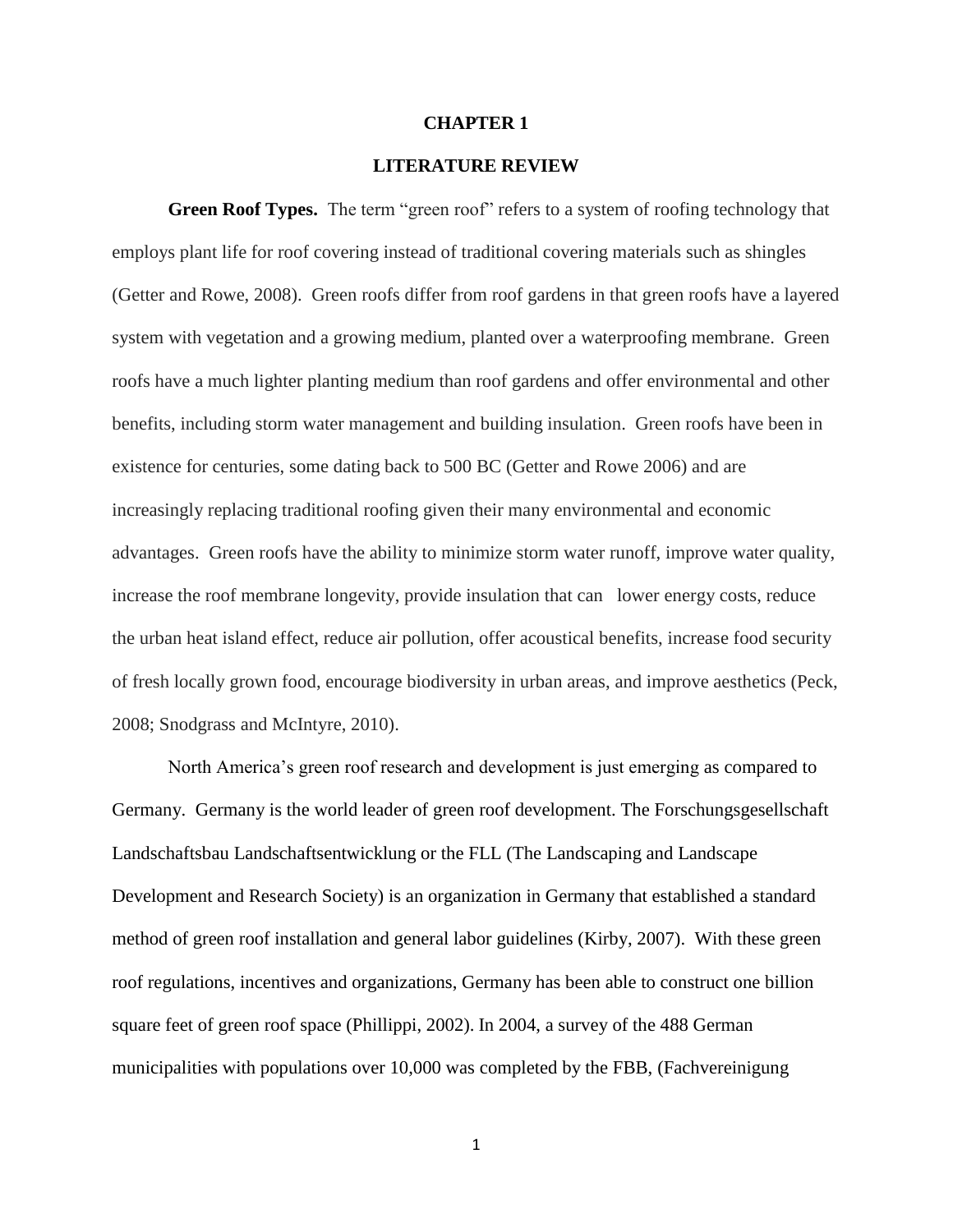Bauwerksbegrünung e.V) the main green roof association in Germany. Of the 398 (27%) respondents, the results showed that 70 (18%) offer direct financial incentives, 201 (51%) offer storm water fee credits, and 145 (36%) incorporate green roof requirements into development (Ngan, 2009). Additionally, some German municipalities require a green roof on new flat roof construction while other municipalities offer tax deductions to homeowners with green roofs and tax additions to homeowners with impervious roof surfaces.

While professionals in North America have adopted several German green roof practices, adaptations are being developed to fit the climate and regulations of North America. The organization, Green Roofs for Healthy Cities has taken the lead in developing Green Roof Guidelines appropriate for North America. The city of Chicago, Illinois has led the green roof movement for several years with 509 vegetated roofs covering a total of 5,564,412 ft². There is currently more than 3 million square feet of green roof in Washington, D.C. and Seattle. With other major cities attempting to gain public and political support to include green roofs in city budgets, the functions of the roofs have also been growing beyond storm water management and energy savings to include improving biodiversity of insects and animals, providing produce (Ouellette et. al.) and creating outdoor spaces for society to enjoy in urban environments (Marinelli, 2006). The contemporary green roof must be structurally and culturally capable of supporting these additional interests and trends.

**Green Roofs and Biodiversity.** Green roof research and development has traditionally been concerned with building performance. Most research has focused on energy consumption and storm water retention (Marinelli, 2006) and utilized *Sedum* species as the vegetation of choice. Contemporary green roofs have evolved from the traditional *Sedum* green roof installation to include different medium layers and varied plant species. This change is due to an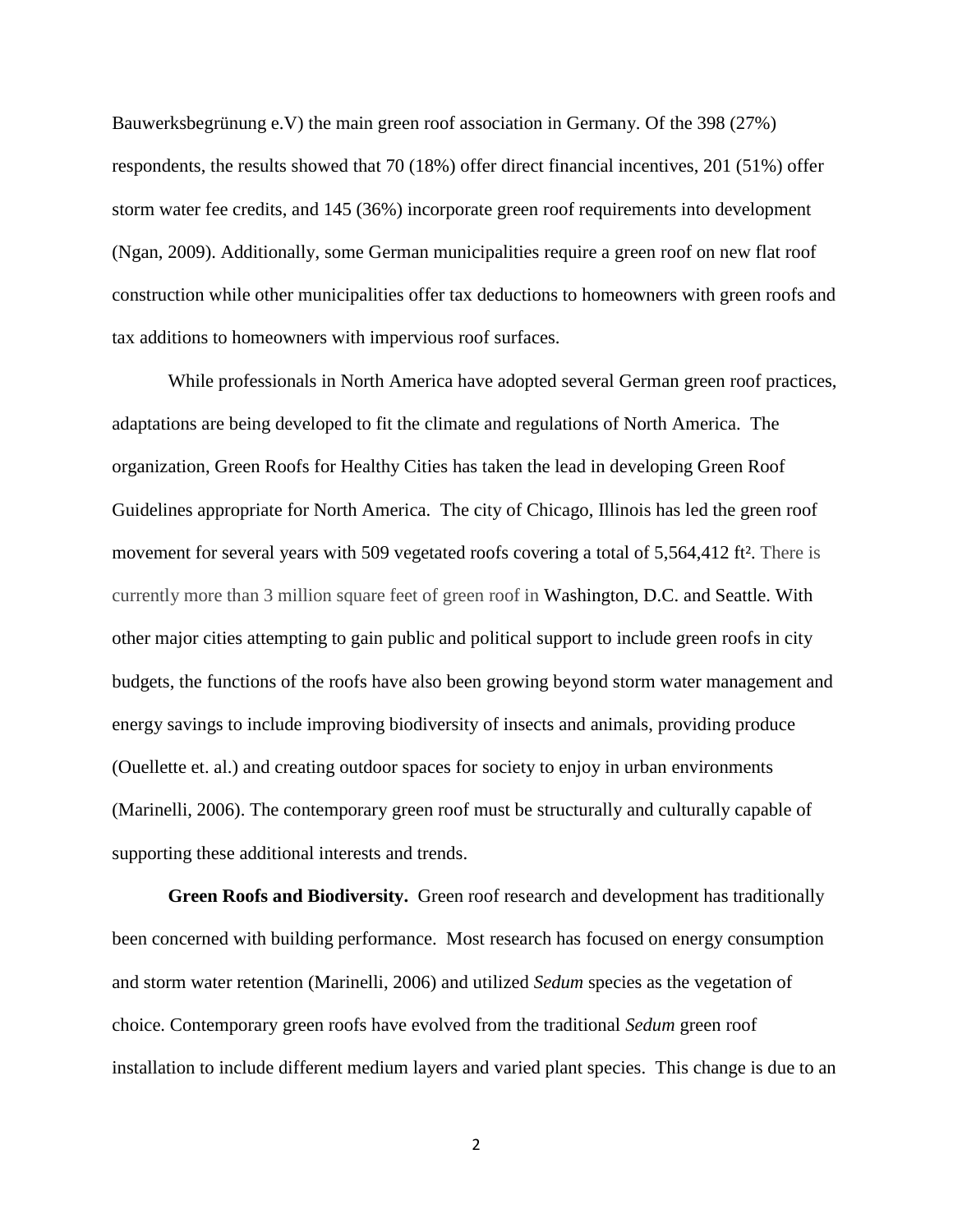increased interest in aesthetic value, food production and plant species biodiversity expanding the benefits and opportunities that a green roof may provide (Marinelli, 2006). The traditional *Sedum* mat, commonly used in extensive green roofs, is unsatisfactory to provide or replace habitats for ground dwelling insects that are not highly mobile (Brenneisen, 2006). The traditional *Sedum* green roof also provides low plant biodiversity. A green roof with many plant species will provide a prolonged blooming period which will attract diverse forms of wildlife and add to the overall aesthetic value.

The desire to improve the biodiversity of green roofs in urban areas challenged with lack of space for diverse and/or natural habitats has created a niche role for green roof design to improve the conservation of biodiversity. Research findings have been encouraging and suggest that if appropriate environments are created, plants and animals will migrate to these green habitats and establish themselves (Marinelli, 2006). Furthermore, Köhler (2006) investigated green roofs designed to increase biodiversity of plants and determined that a relatively diverse flora is possible on green roofs if varied sunny and shady microclimates are created, initial plantings are enhanced, and a minimal amount of irrigation/maintenance is provided.

In Switzerland, green roofs are becoming an important part of the country's biodiversity strategy. Research conducted at a 90-year-old green roof in Zurich, which became an orchid meadow with a high conservation value, had design criteria that stipulated the use of natural soil as well as different substrate thicknesses throughout the roof. These stipulations were used to recreate a habitat that would be suitable for local plant species. It was also noted that several bird species used the green roof as a breeding habitat. The data also showed that birds would, in some cases, permanently change their breeding sites depending upon the needs of their young. A similar green roof was created on top of the Rhypark building in Basel, Switzerland that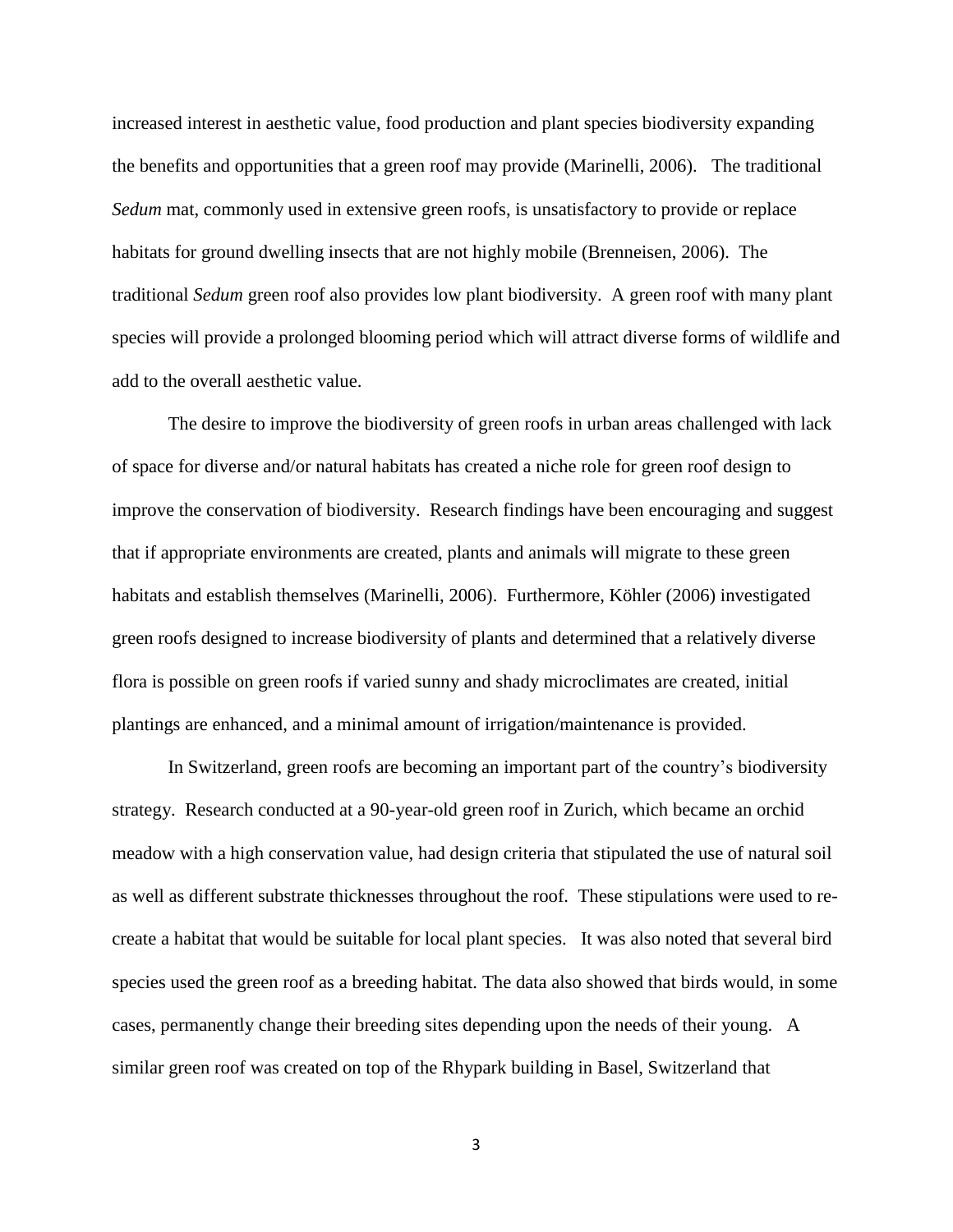provided a dense combination of microhabitats supporting 79 beetles and 40 spider species; with 13 of the beetles and seven of the spiders being endangered species (Brenneisen, 2006). Furthermore, Kadas (2006) examined invertebrate diversity on green roofs in London, focusing on three groups: spiders, beetles, and aculeate Hymenoptera (wasps, bees, and ants); a higher abundance of invertebrates was identified on green roofs compared to traditional roofs, and at least 10% of the species studied were rare. Green roofs have also been evaluated for potential habitat for other species such as birds. Baumann (2006) indicated that green roofs can provide not only a food habitat, but also a breeding habitat for ground-nesting birds such as the endangered little ringed plover (*Charadrius dubis Scopoli.*) and northern lapwing (*Vanellus vanellus L.*).

A successful North American green roof that displays high plant biodiversity is Chicago's City Hall. This green roof was completed in 2001. One of its purposes was to test a variety of green roof systems and medium depths. The roof area is 38,800 ft², and green roof portion encompasses 20,300 ft² and has over 150 varieties of plants (Yocca, 2012). The medium depth varies from 4 to18 in. These different media depths allow a wide variety of plant types to grow and develop. While the areas with only 4 in. depths allow only groundcovers and plants with shallow roots to grow successfully, the areas with depths of 18 in. allow for shrubs, small trees, and plants with deeper roots to grow effectively. The Chicago City Hall green roof supports several beehives and includes native plants that attract wildlife to help increase biodiversity.

 Increasing plant diversity, food production and wildlife habitats on green roofs is a complex issue. The majority of annual and perennial plants associated with traditional gardens cannot be used (Snodgrass and Snodgrass, 2006) due to the harsher environmental conditions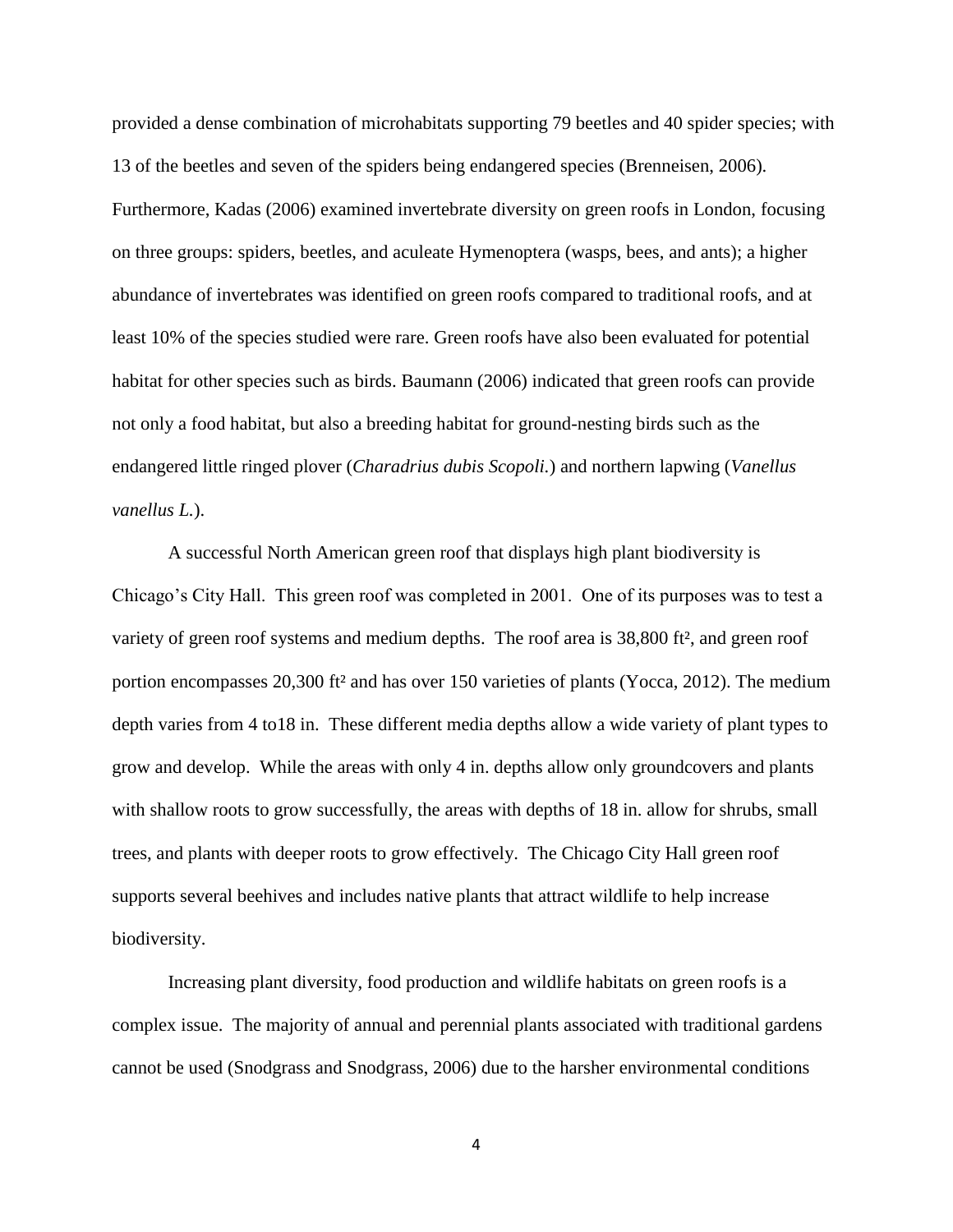provided on a roof. Successful green roof plants tend to be those that self-seed themselves, spread quickly, and are drought/heat tolerant, structurally sound, and disease/pest resistant (Getter and Rowe, 2008). In the typical green roof, plants must be able to survive with little maintenance and tolerate the fabricated environment.

Green roof media, probably the most important component of a green roof, is one of the areas of green roof design that has not been fully investigated (Young et al., 2014). The challenge is to provide nutrients and moisture holding capacity without adding additional weight. The weight limit dictates the permissible medium depth. Most green roof media research has focused on the effects that depth has on plant growth and survival (Rowe et al., 2012; Thuring and Berghage, 2010). While plant success does improve with medium depth there are several other considerations, including cost and roof strength. An alternative to increasing the depth of a green roof medium for healthy plant establishment may be using an alternative propagation medium during the germination of plants in the greenhouse, which will allow plants to acclimate to green roof media during greenhouse germination and establishment. Despite the potential benefits of germinating seeds in green roof media, little research has been conducted to address this issue. Young et al. (2014) found that media containing small brick green roof medium (20% brick at 2–5 mm particle diameter), and green water compost outperformed a large brick green roof medium (20% large brick of 4–15 mm diameter). However, subsequent plant performance on a green roof was not evaluated.

Green roof plants are typically established by one of six different methods: seeds, cuttings, plugs, nursery containers, vegetated mats, and module trays (Snodgrass and Snodgrass 2006). Nursery containers, vegetative mats, and modules are grown as individualized containers and then placed on a green roof; whereas seeds, cuttings, and plugs can be directly integrated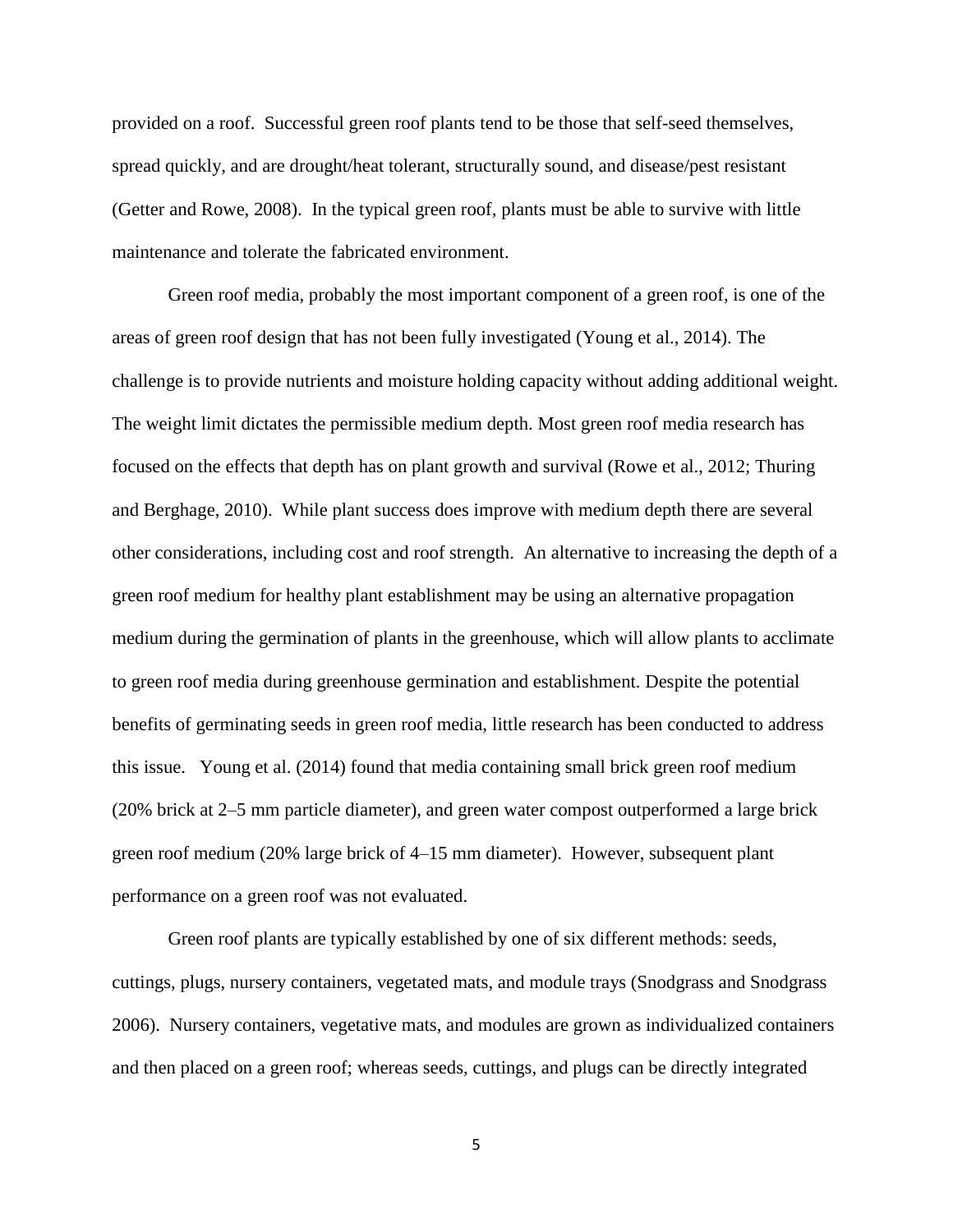into the green roof medium. While seedings offer the advantage of low cost installation, plugs have an existing root system and are better suited to the course green roof aggregate than seeds. Plugs also allow growers to visualize what the surface design will look like once planted (Getter and Rowe 2006). However, Getter and Rowe (2007) found plugs planted in the fall that do not become fully established can lift out of the medium due to freezing and thawing action, exposing the roots. The cold exposure can damage or result in plant death.

Questions remain unanswered regarding seed germination and establishment in a green roof medium, and if this results in improved plant establishment on a green roof. Therefore, an experiment was designed to compare green roof survival, growth, and general success of four plant species using two propagating media (a peat-based greenhouse medium and a lightweight aggregate medium) integrated with four medium treatments (lightweight aggregate with vermicompost, lightweight aggregate with mycorrhizae, peat-based greenhouse medium, and SIUC green roof mix). The objectives of this study were to: 1) Compare the success of four perennial plants on an extensive green roof that were propagated in different base media, and 2) Compare how the amended treatments applied to the base media affect the success of four perennial plants on an extensive green roof.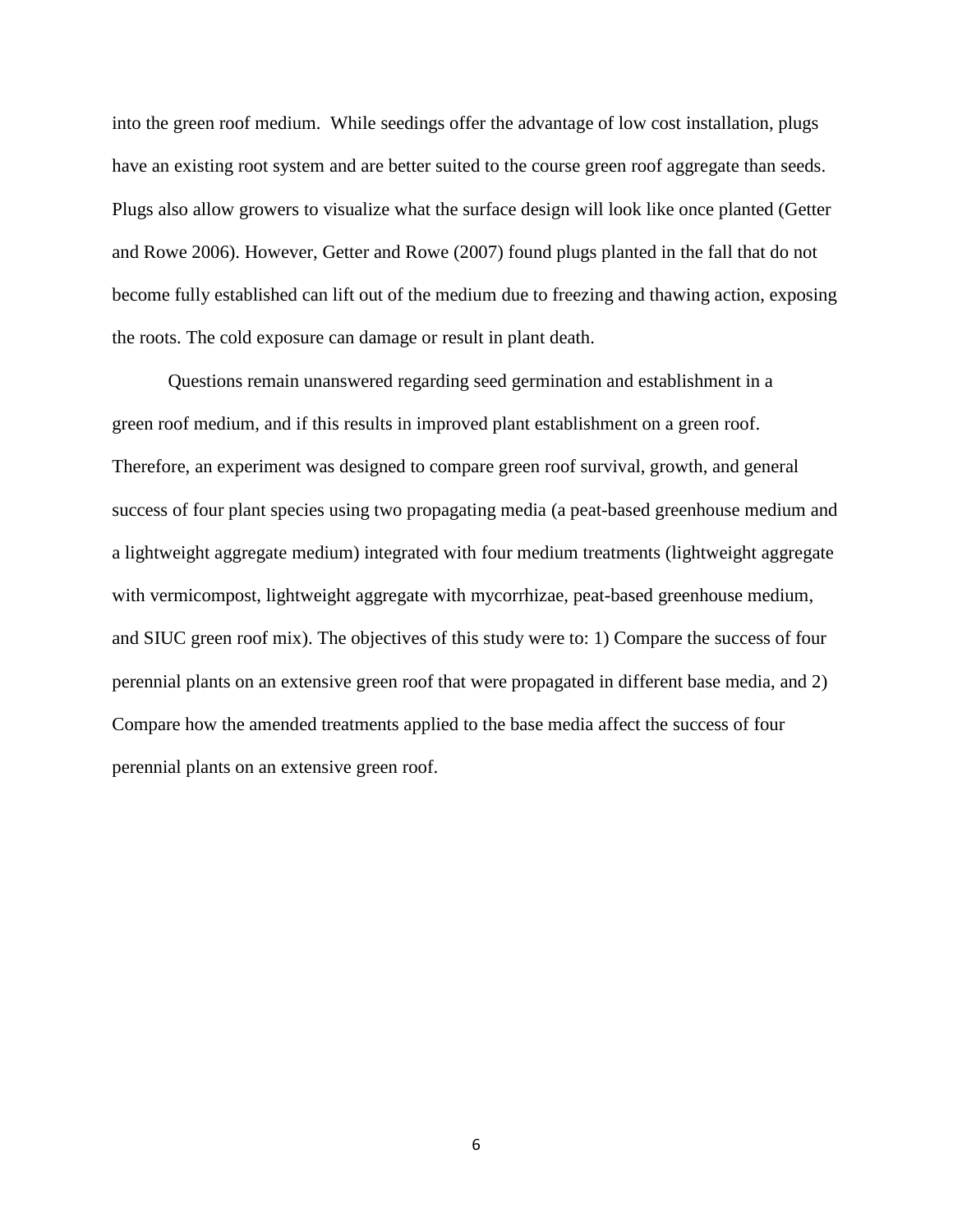#### **CHAPTER 2**

# **PLANT GROWTH WITH DIFFERENT MEDIA ON A GREEN ROOF ABSTRACT**

Extensive green roofs continue to be popular in North America and continued research on green roof systems and performance is necessary to improve the way in which green roofs function. Green roof performance and benefits have traditionally been measured by their ability to capture storm water, cool the building below by means of shading and evaporative cooling, and their ability to successfully support plant life. Extensive green roofs have harsh growing conditions and establishment in these conditions can be difficult. The design of extensive green roofs continue to be dominated by shallow, light weight substrates and extremely drought tolerant plants.

While research shows that establishing a solid root system on an extensive green roof is vital for plant survivability, little research has been conducted on the plug medium itself. In response to this issue, this research examines an alternative approach to green roof plant propagation. A two-year study (2011-2012) was conducted on the extensive green roof atop the Agriculture Building at Southern Illinois University.

The survival, growth and overall general success of four plant (Allium schoenoprasum L., Dianthus gratianopolitanus 'Grandiflorus' Vill., Sedum kamtschaticum Fisch. & C.A. Mey. Sp. ellacombianum (Praeger) R.T. Clausen, and Talinum calycinum Engelm.) were compared using two propagating media (a peat-based greenhouse medium and a lightweight aggregate medium) integrated with four medium treatments (lightweight aggregate with vermicompost, lightweight aggregate with mycorrhizae, peat-based greenhouse medium, and SIUC green roof mix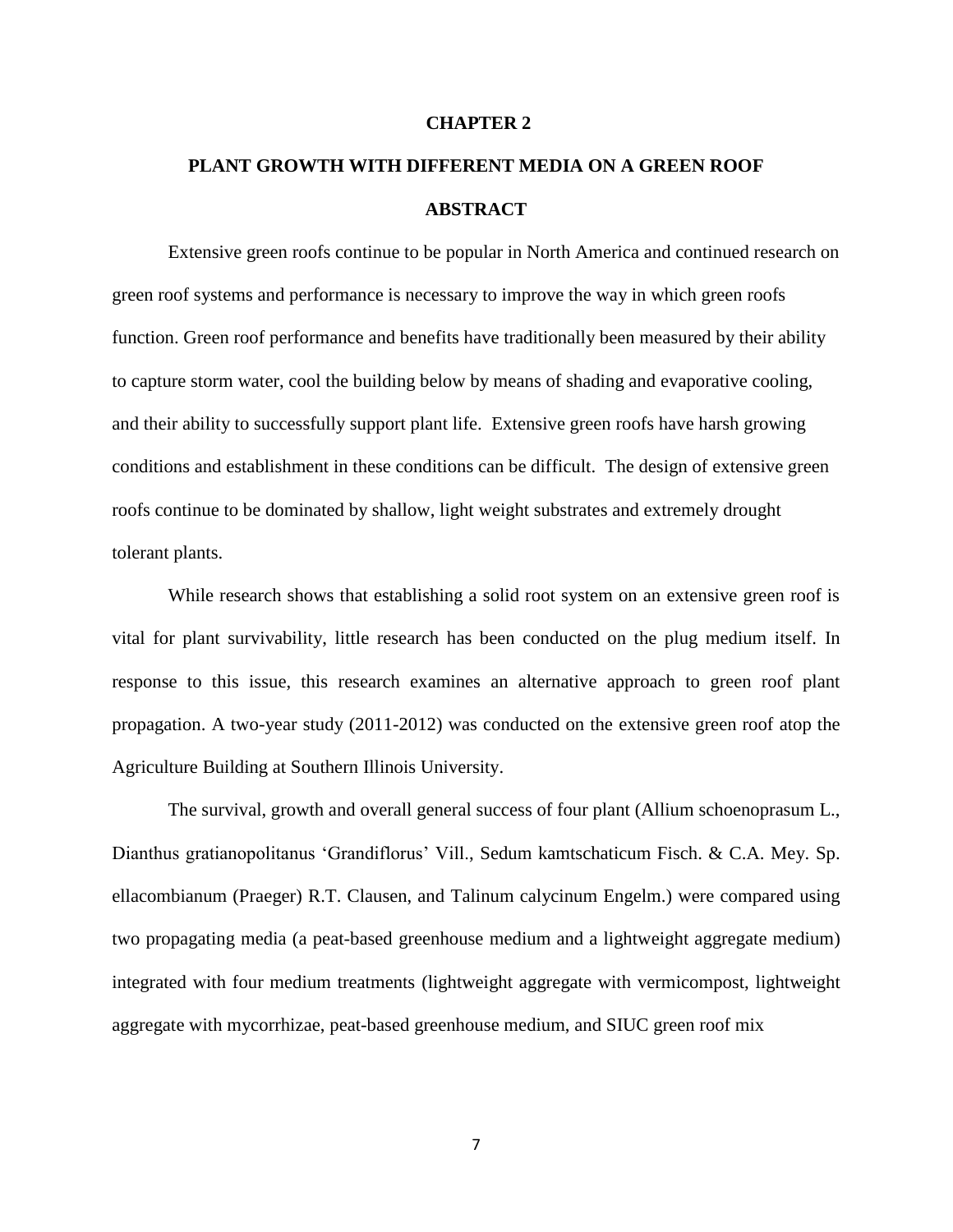The greenhouse medium resulted in significantly higher plant growth ratings than the lightweight aggregate medium. Dianthus had the most success, with the highest plant height plus width (40.3 cm) and plant growth rating scores (2.9/5.0). The treatment that showed the most potential was the mycorrhizae treatment, with significantly higher plant height plus width scores than the control (greenhouse medium).

#### **INTRODUCTION**

The world has experienced unprecedented urban growth in recent decades. In 2008, for the first time, the world's population was evenly split between urban and rural areas. There were more than 400 cities having a population over 1 million and 19 over 10 million. More developed nations were about 74 % urban, while 44 % of residents of less developed countries lived in urban areas. However, urbanization is occurring rapidly in many less developed countries. It is expected that 70 % of the world population will be urban by 2050, and that most urban growth will occur in less developed countries. Consequently, green spaces are decreasing in size or disappearing given this continued growth of cities and developed areas. In 2012, according to the U.S. Natural Resources Conservation Service, 35.2 million acres of land has been developed in the United States over the last two decades, a land area roughly equivalent to the state of New York (34.9 million acres). Moreover, between the years 2001 and 2003, 2.9 million of those acres were developed (Moffett & Hasse, 2006). Without replacement of green areas, this type of expansion is not only facilitating a negative impact on the urban biodiversity but is creating a "human disconnect with nature" (Miller, 2005).

Green roofs offer an alternative to the traditional rooftop by replacing hard surfaces with vegetation, wildlife, and natural beauty otherwise reduced or eliminated. They offer a unique solution for urban growth by restoring green spaces and natural habitats, yet unlike parks and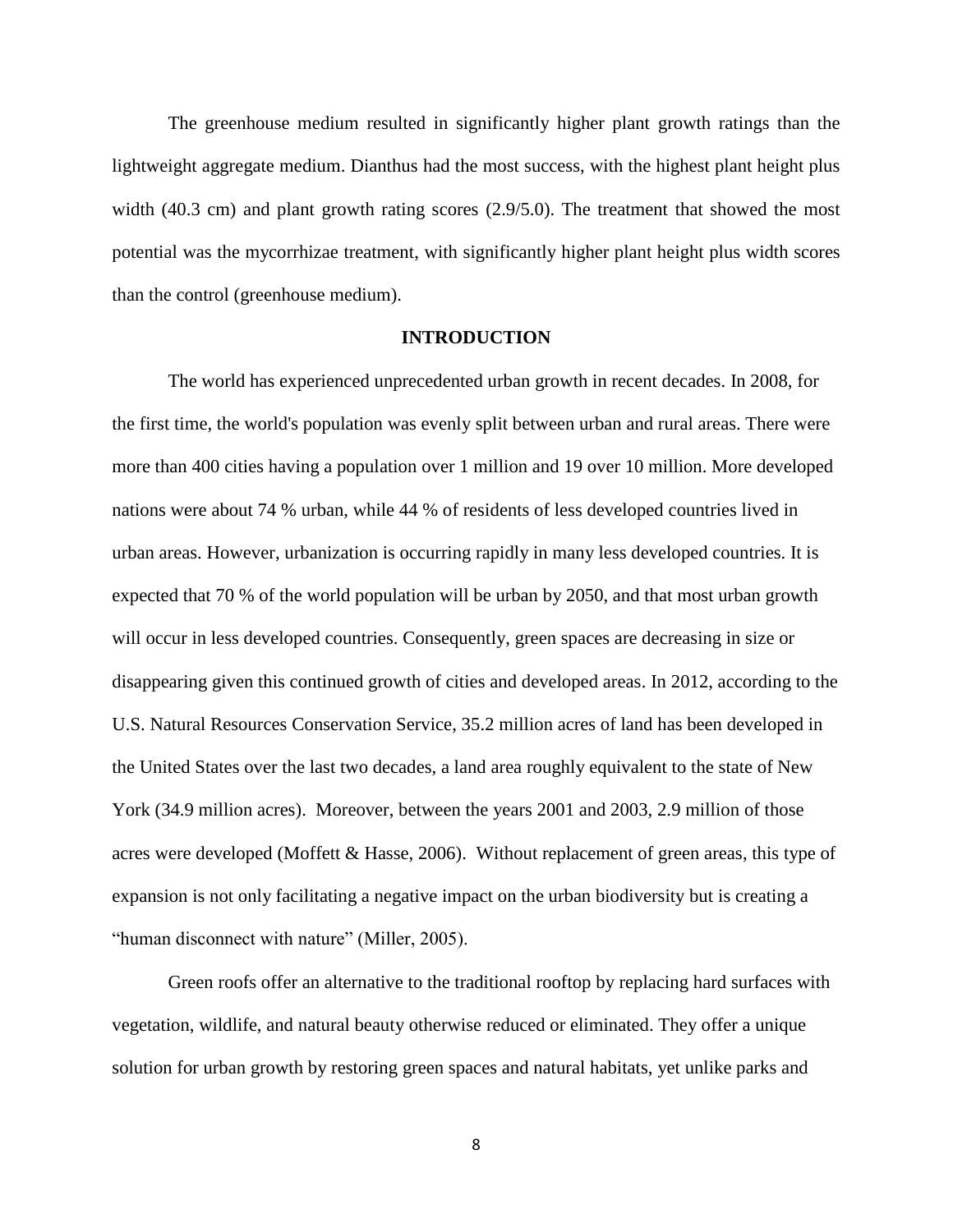other ground level green spaces, they do not infringe on the continuing spread of urban structures. In fact, green roofs are dependent upon urban structures. The challenge is to create an environment suitable to grow plants on a roof which is often a complex issue.

A standard green roof medium is composed of a lightweight aggregate with limited amounts of added amendments. To maintain the weight limits of a roof structure, the growing medium depth and the percentage of organic matter must be managed to not exceed these limits. For example, a weight limit ranging from 10 to 25 lb./ ft<sup>2</sup> (50 – 120 kg /  $m^2$ ) on an extensive green roof medium averages only a three-inch depth.

Due to the abnormal environment for plant growth and challenges for roof survival, it is critical to begin with a healthy plant in this system. Planting from plugs (seedlings grown in individual cells) is one common installation method. Plugs have an existing root system that gives them an advantage over using seeds and cuttings, the two other methods most often used for green roof plantings. However, plugs often have problems with their roots establishing in the green roof medium. Plugs are typically grown in a peat-based medium that is high in organic matter and nutrients (Getter and Rowe 2007). Furthermore, plants grown in multi-cell containers need to have their roots cut to avoid roots growing in a circle around the interior of the cell, as they will often maintain that shape and growing pattern after planting. Given the typical low organic matter, nutrients, and water supply on green roofs, it is important to find methods to establish plugs quickly in a green roof medium for them to survive (Koehler 2010). Getter and Rowe (2007) found that *Sedum* plugs planted in spring had an 81 % survival rate compared to a 23% survival rate in an autumn planting. The spring plugs had 16 weeks to establish, while the autumn plugs had less than five weeks to establish before the onset of winter weather. Colder temperatures can cause frost heaving which is an upward swelling of the soil caused by the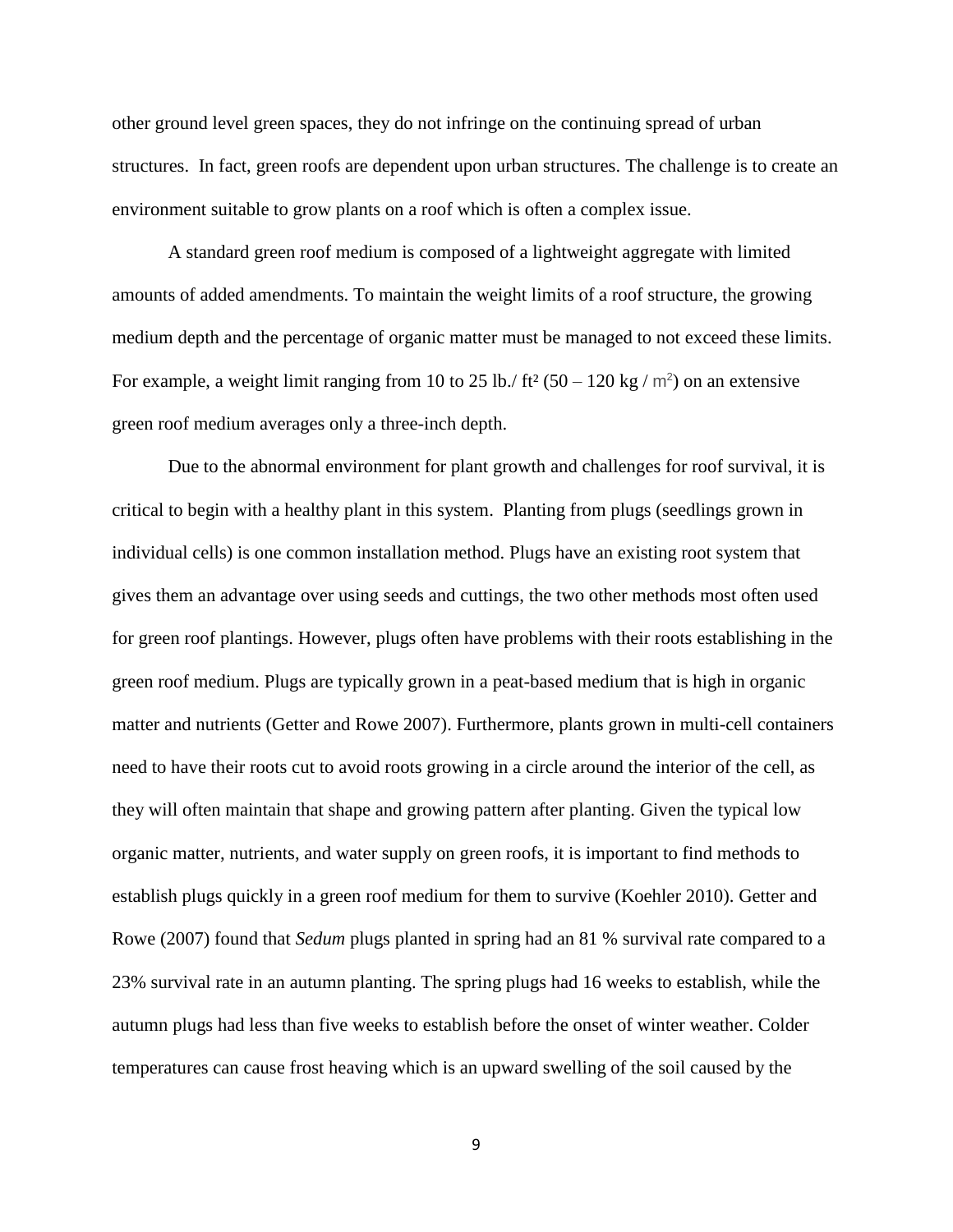presence of ice. Plugs that have not been adequately established can be pushed out of the soil and have their roots damaged. This emphasizes the advantage of having roots established into the green roof medium before harsh winter weather. Therefore, a study was designed to compare green roof survival, growth, and general success of four plant species using two propagating media (a peat-based greenhouse medium and a lightweight aggregate medium) integrated with four medium treatments (lightweight aggregate with vermicompost, lightweight aggregate with mycorrhizae, peat-based greenhouse medium, and SIUC green roof mix) on the Agriculture Building green roof at Southern Illinois University in Carbondale.

#### **METHODS AND MATERIALS**

A study was conducted in 2011 and 2012 on a section of the 3,700 ft² green roof of the Agriculture Building at Southern Illinois University in Carbondale, Illinois (SIUC). The SIUC green roof was installed in the fall of 2010 and is used for student research and educational purposes. The study was to evaluate plant success based on the media components used in their plug production, as well as the species as a green roof plant. The components of the green roof (from bottom up) include a waterproof membrane layer (thermoplastic polyolefin), a soft fabric protection layer, a root barrier, an "egg crate" style drainage layer, a filter fabric, 3 'of green roof mix (lightweight aggregate + organic matter), and plant material. The weight limitation for the system is 23 lb./ ft² (Midden, 2012).

**Plant Selection.** The four-plant species chosen for this study are potential staple green roof plants based on their physiological characteristics and opportunity to increase biodiversity in an 'unnatural' environment. The four selected plants were: Allium schoenoprasum L., Dianthus gratianopolitanus 'Grandiflorus' Vill., Sedum kamtschaticum Fisch. & C.A. Mey. Spp. ellacombianum (Praeger) R.T. Clausen and Talinum calycinum Engelm.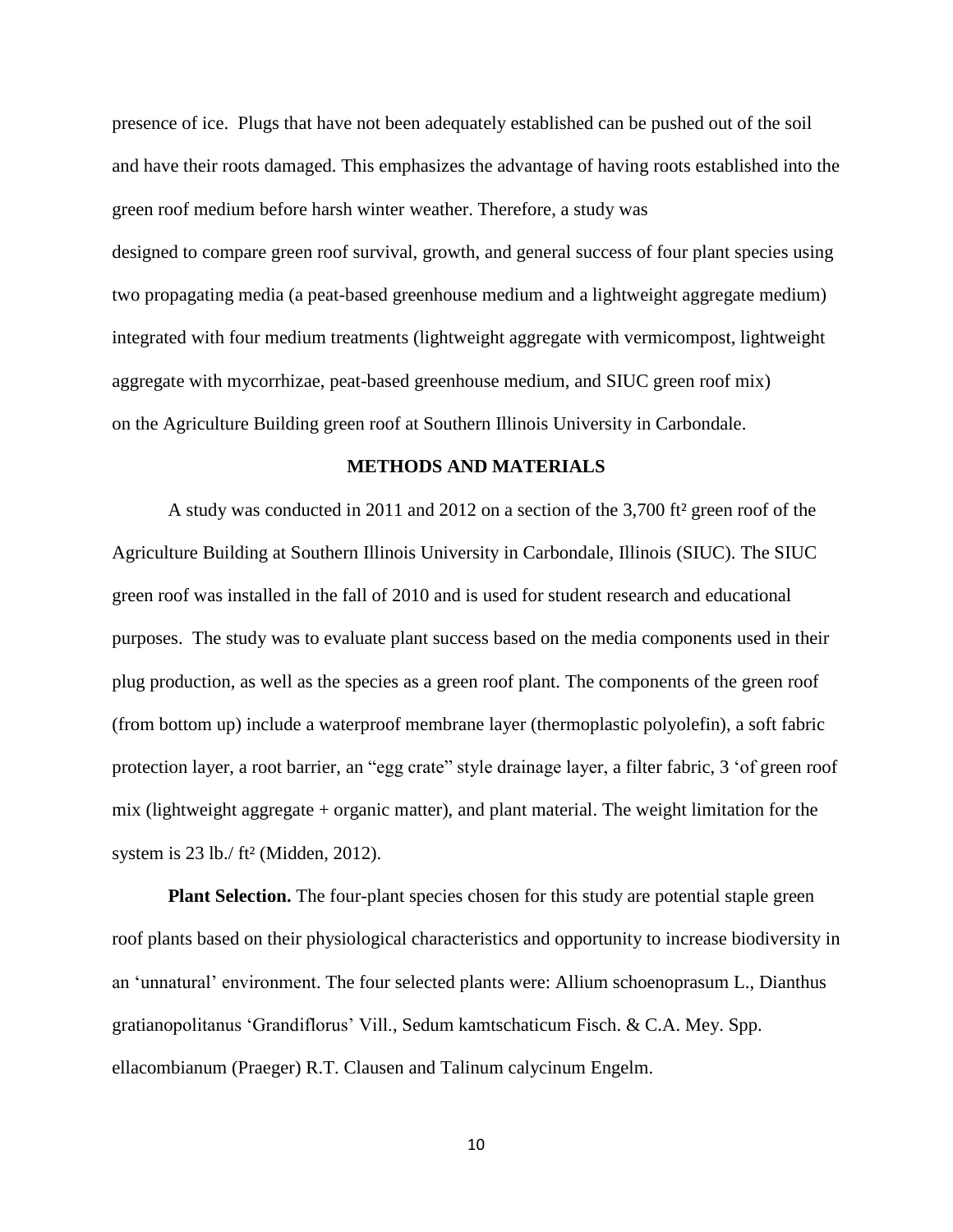Allium is a drought tolerant flowering plant that attracts wildlife such as bees and butterflies. This plant has the survival and growth characteristics of an invasive plant species and has been shown to adapt on the roof after a few years (Dunnett et al, 2011). Dianthus is exceptionally hardy and has a long flowering period from spring to late summer with flowers that attract a multitude of wildlife (Olszewski & Young, 2011). Sedum is a commonly used green roof plant and is the "fail safe" plant. Sedum kamtschaticum is a taller and more attractive Sedum that is also noted as being drought tolerant (Dunnett et al, 2011). Lastly, Talinum is a native perennial which often grows and thrives in rocky, rough terrain making it ideal for a green roof environment. This low maintenance plant is excellent at self-sowing and will rapidly colonize a given area. The flowers are pink to red with about five to eight petals and attracts bees and butterflies. The stems grow to approximately 8 in. height with succulent leaves. The flowers will open only during peak pollination periods, around noon to mid-afternoon in most areas, during the day to conserve energy (Missouri Botanical Garden, 2012).

**Propagation Mediums of Plugs**. The two-propagating mediums utilized in this study were a greenhouse medium and lightweight aggregate. The greenhouse medium was a standard mix processed in the SIUC Teaching Greenhouse. It has a high organic and nutrient content and is similar to what other greenhouses and commercial nurseries use to sow and germinate seeds. The lightweight aggregate, purchased from Midwest Trading Company in Maple Park, Illinois, is expanded baked clay used for the volume of space it takes up with minimal added weight. The porosity of the lightweight aggregate is also beneficial for water drainage and aeration.

The four media treatments evaluated were: lightweight aggregate with vermicompost, lightweight aggregate with mycorrhizal fungi, the SIUC green roof mix, and greenhouse medium (control). The greenhouse medium (control) had nothing added to the propagating medium.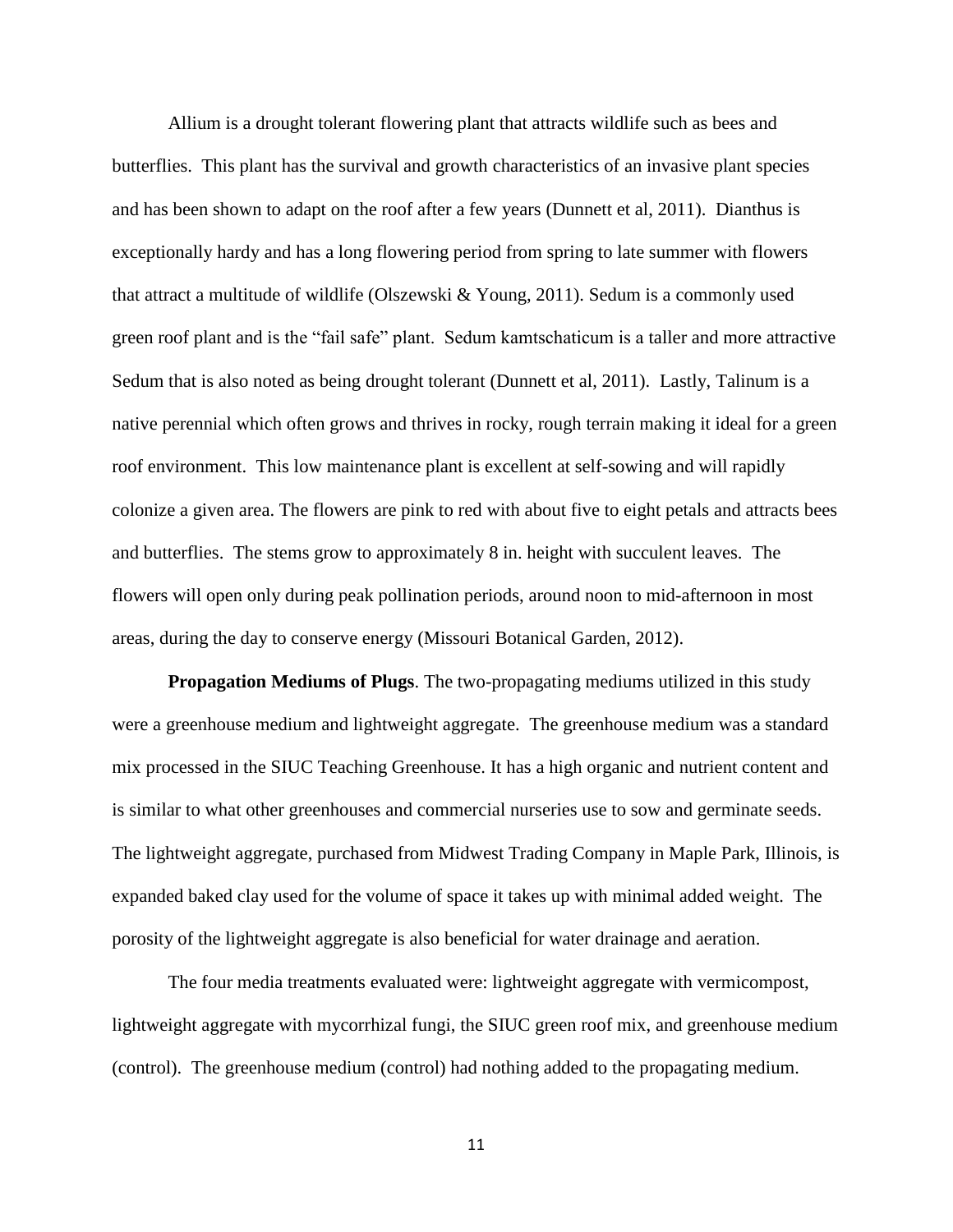Vermicompost, composed of coffee grounds and dining hall food waste, was obtained from the SIUC University Farms Vermicompost Center. This vermicompost was high in nitrogen and provided a nutrient rich growth medium. Mycorrhizae are fungi that have a symbiotic relationship with plant roots. The plant roots provide the fungus with carbohydrates while the fungus enhances the uptake of nutrients by the plant (Brundrett, 1991). The green roof mix was also purchased from Midwest Ground Cover and mixed specifically for the SIUC extensive green roof.

The SIUC green roof mix provides an organic component in conjunction with lightweight aggregate (Curry, 2012). The mycorrhizae utilized in this study were obtained from Bio Green (Volvo, Illinois). The vermicompost and green roof medium were mixed separately at a 1:1 ratio with the lightweight aggregate and the greenhouse media. The mycorrhizal were mixed with the associated base medium (equivalent to  $10$  lb./yd<sup>3</sup>).

**Research Design**. On May 13, 2011 and 2012, the plugs were planted at a 3-inch depth in a 96 ft² area on the northwest side of the SIUC green roof. The perennial plugs were planted 12" on center in the 12' by 8' plot in a 2 (propagating mediums) x 4 (medium treatments) x 4 (plant species) Factorial Design with 3 replications. The design was chosen to account for the different growth habits and spread of the plant species evaluated. The green roof medium consisted of 20% vermicompost and 80% lightweight aggregate. A 12-inch unplanted barrier bordered the plot to prevent outside competition from interfering with the experiment. The plant species were planted in a mixed plot according to treatments. The plants were watered by hand as needed, which was almost daily during the summer and approximately every three days in the fall and spring, and almost no irrigation during the winter.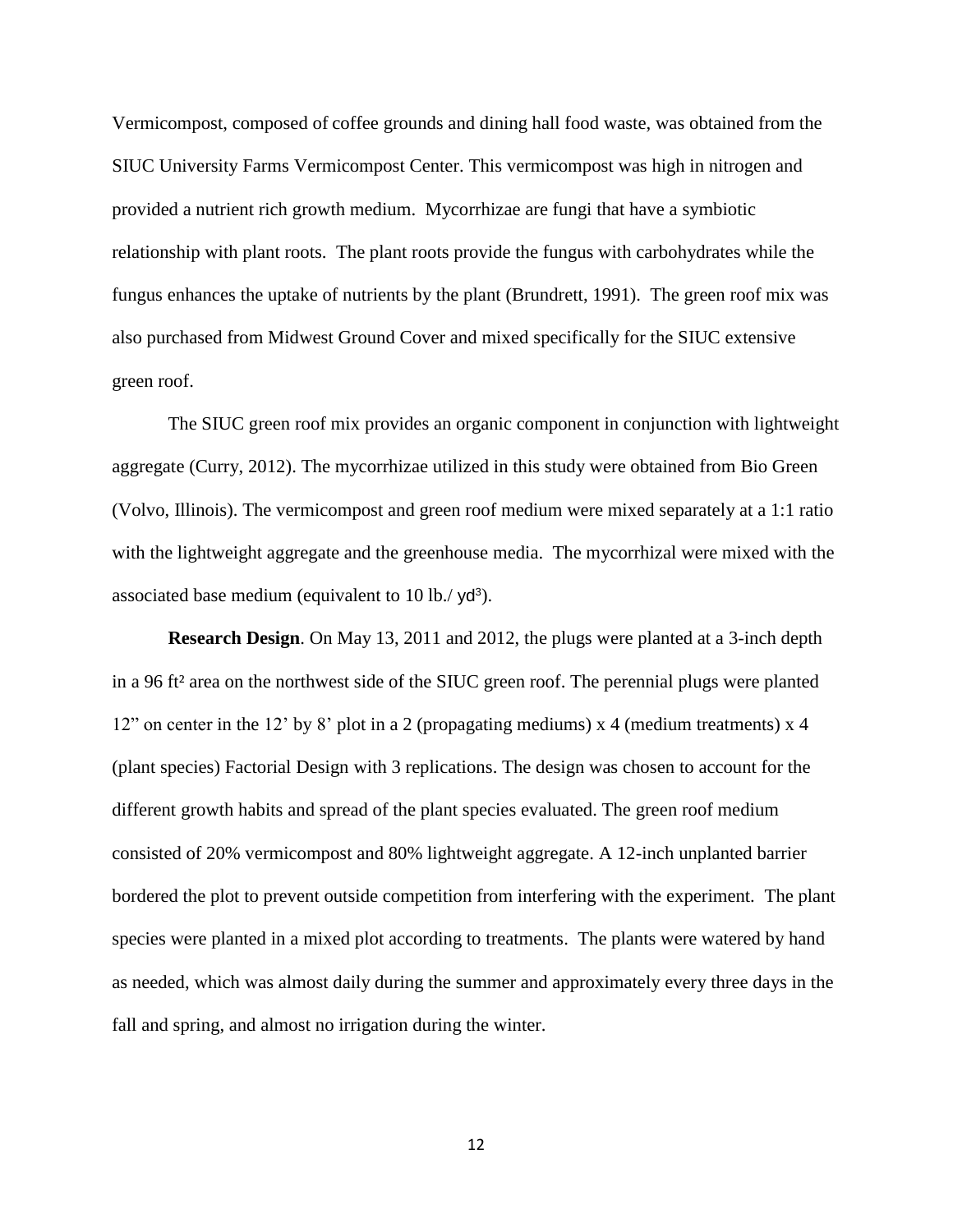**Data Collection.** Beginning June 2011 and ending in early January 2012 the plants were measured by height and width every other month. Plants were required to be alive to be included in the measurement. In addition, an observational rating scale was utilized and was based on plant health, plant growth, and if the desired characteristics of the given plant species were achieved. This rating scale quantifies plants from  $0-5$ ,  $(0=$  the plant is dead,  $1=$  the plant is showing signs of stress and has declined in growth and/or desired characteristics, 2= the plant has changed none/very little from last data collection,  $3=$  plant is showing a little improvement in growth and/or desired characteristics, 4= plant is showing much improvement in growth and desired characteristics, and 5= plant is showing optimal spread and demonstrating all desired characteristics (Monterusso et. al., 2005). Recording of the data resumed in April 2012 and terminated on May 13, 2012 completing a one-year cycle. At the end of the first year, viable plants that remained alive were enumerated to determine plant species percent survival. On May 21, 2012 the planting was replicated adjacent to the first planting on the southwest side of the SIUC green roof, directly across from the first planting. The recording/research procedure was identical for the second year.

**Statistical Analysis**. Data was analyzed using analysis of variance (ANOVA) and mean separation was performed by the Student's t Multiple Range test with P< 0.05. Data analysis was done using JMP Statistical Discovery Software (JMP, 2012). Plants that were not alive at the initiation of this experiment were not used and seen as outliers for plant height plus width and vigor. For the plant rating scale, these plants were recorded as a 0. Data collected from year one and year two did not interact  $(P> 0.05)$  with any of the main effects, allowing the data from both years to be combined for statistical analysis**.** Since there were no interactions detected (P> 0.05) among all factors, only the main effects are presented.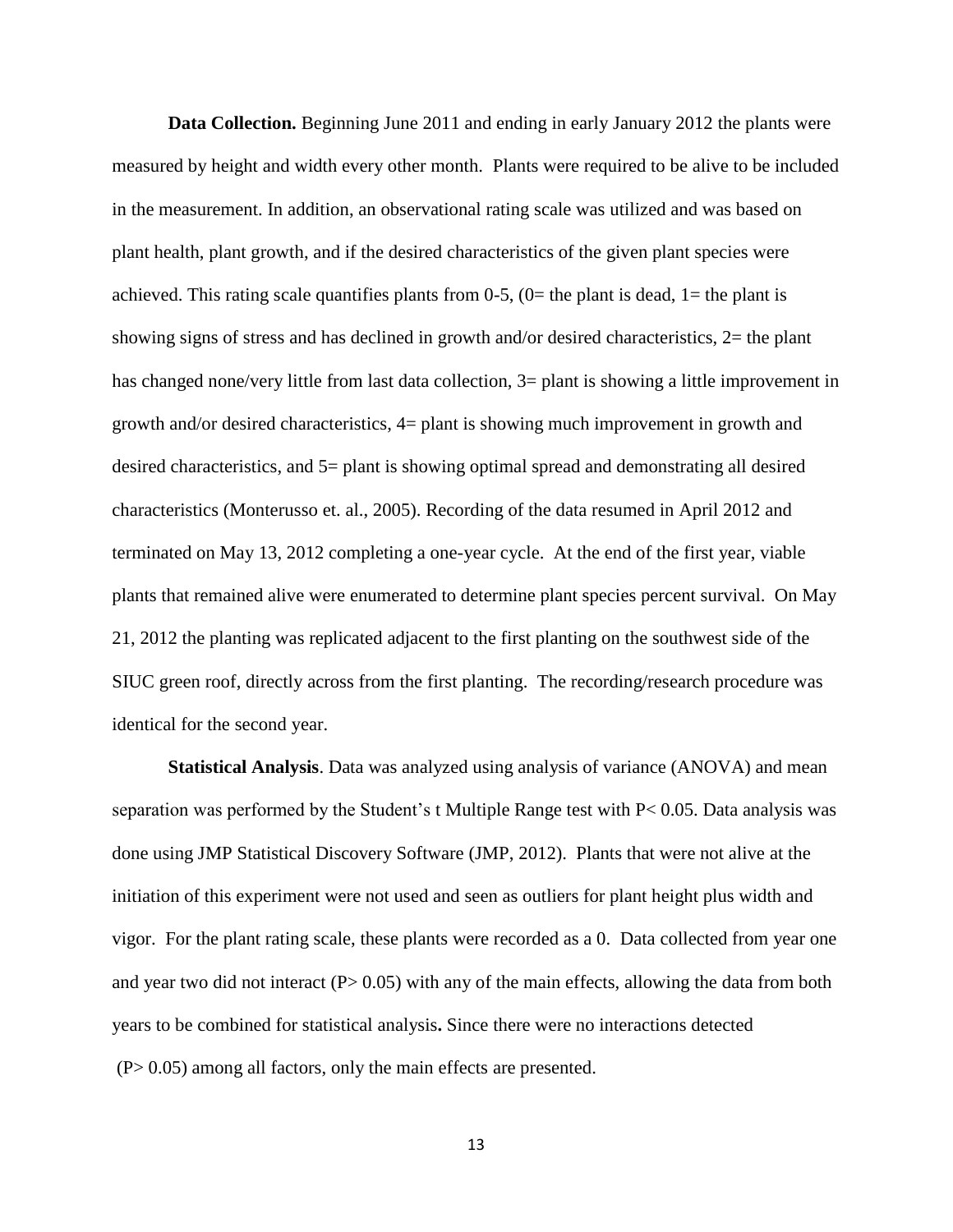#### **RESULTS**

#### **Base Medium, Treatment and Plant Species Influences on Plant Characteristics.**

The greenhouse medium did not differ  $(P> 0.05)$  from the lightweight aggregate for plant growth characteristics. No interactions  $(P> 0.05)$  were detected between the base media and plant species (Allium, Dianthus, Talinum, and Sedum) or treatments evaluated (greenhouse medium, green roof mix, mycorrhizae, or vermicompost). Therefore, only main effects are presented (Table 1, 2 and 3).

Table 1. The influence of base medium on overall growth of four plant species pooled over the 2011 and 2012 growing season on the SIUC green roof.

| Medium                | <b>Plant Growth</b> |
|-----------------------|---------------------|
| Greenhouse            | 27.1 A              |
| Lightweight Aggregate | 25.1 A              |

Means with similar letters are not significantly different at  $P < 0.05$ . The four-plant species evaluated were: Allium, Dianthus, Sedum and Talinum.

Although the base medium had no influence on overall growth spread of the four-species evaluated (Table 1), the specific treatment applied to the base medium did have an effect on resulting plant growth (Table 2). The mycorrhiza treatment provided significantly ( $P < 0.05$ ) greater plant height plus width scores than the control treatment. The vermicompost treatment and green roof mix treatments resulted in height plus width scores similar to the mycorrhiza treatment scores but were not statistically different from the control (greenhouse medium). No interactions  $(P > 0.05)$  were detected between treatments evaluated and plant species (Allium, Dianthus, Talinum, and Sedum) nor base media (greenhouse medium and lightweight aggregate).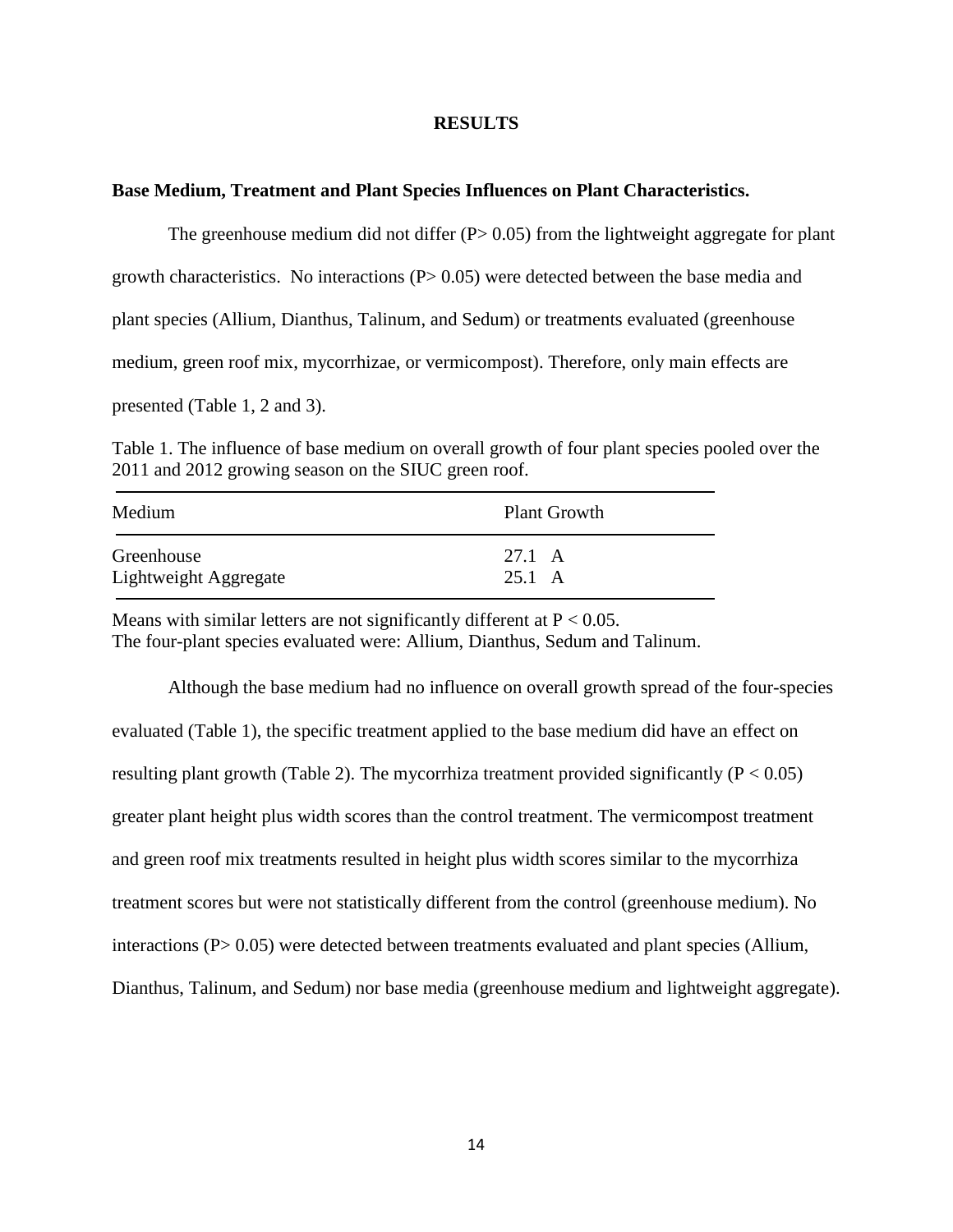Table 2. The influence of base medium treatment on overall growth of four plant species pooled over the 2011 and 2012 growing season on the SIUC green roof.

| Treatment                             | <b>Plant Growth</b> |
|---------------------------------------|---------------------|
| Lightweight Aggregate $+$ Mycorrhizae | 29.8 A              |
| Green Roof Mix                        | 26.7 AB             |
| Lightweight Aggregate + Vermicompost  | 26.4 AB             |
| Control (Greenhouse Medium)           | 24.5 B              |

Means with similar letters are not significantly different at  $P < 0.05$ . The four plant species evaluated were: Allium, Dianthus, Sedum and Talinum.

This study found differences in the spread of the four-different species of green roof

plants (Table 3). Dianthus had greater amount of spread (P<0.05 than the other three plant

species Allium, Sedum and Talinum. Allium had greater (P<0.05) height plus width values than

Sedum and Talinum; while Sedum had greater  $(P<0.05)$  height plus width values than Talinum

Table 3. The influence of plant species on overall growth of four plant species pooled over the 2011 and 2012 growing season on the SIUC green roof.

| <b>Plant Species</b> | <b>Plant Growth</b> |  |
|----------------------|---------------------|--|
| Dianthus             | 40.3 A              |  |
| Allium               | 30.4 B              |  |
| Sedum                | 15.2 C              |  |
| Talinum              | $10.7$ D            |  |

Means with similar letters are not significantly different at  $P < 0.05$ . The four plant species evaluated were: Allium, Dianthus, Sedum and Talinum.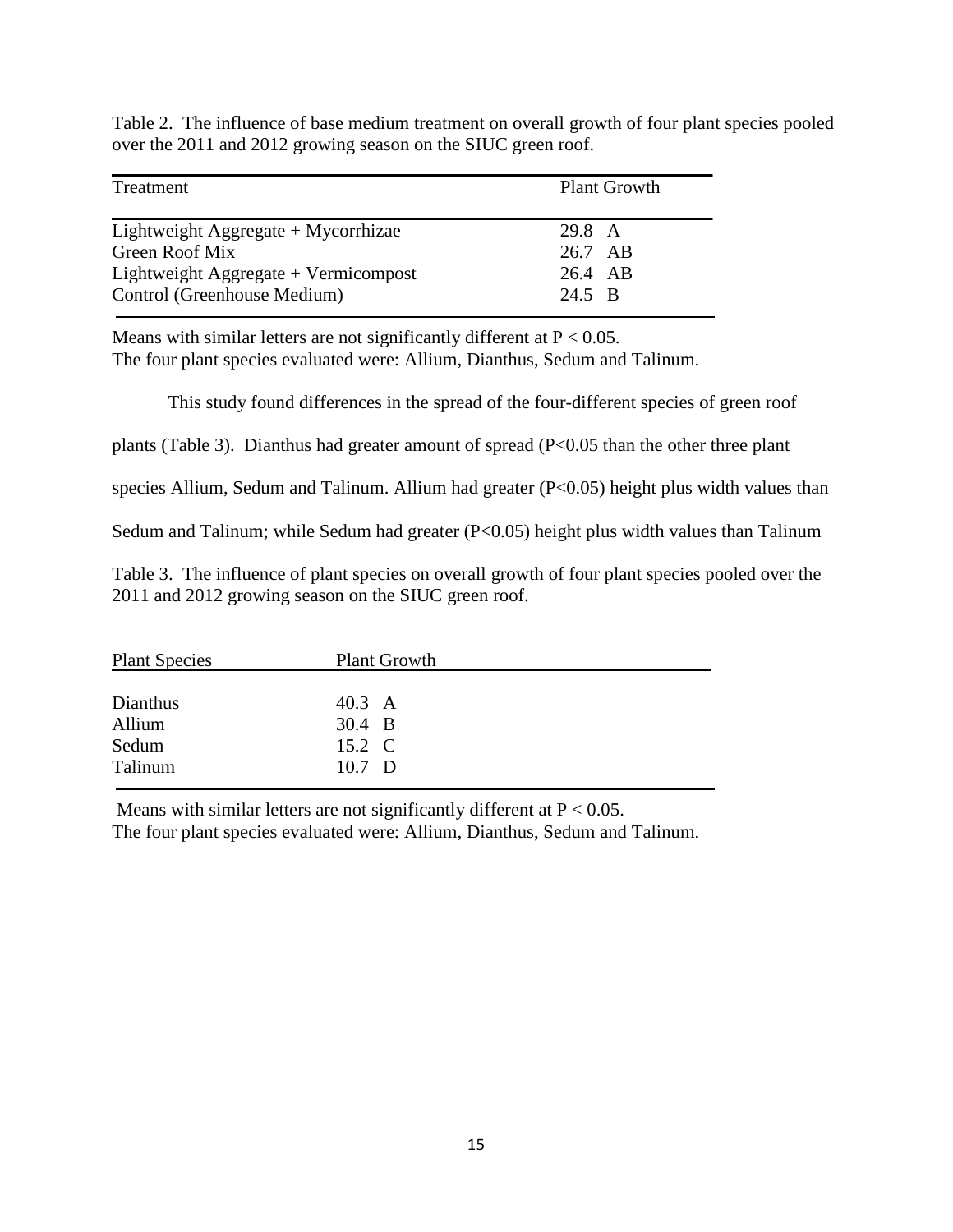### **Base Medium, Treatment and Plant Species Influences on Plant Survival Rates.**

No interactions (P> 0.05) were detected between base medium evaluated and treatments (greenhouse medium, green roof mix, mycorrhizae, and vermicompost) or plant species (Allium, Dianthus, Talinum, and Sedum), therefore only main effects are presented (Tables 4, 5 and 6).

Table 4. The influence of base medium on the survival rates of four plant species pooled over the 2011 and 2012 growing season on the SIUC green roof.

| Medium                | Plant Survival Rates (%) |  |
|-----------------------|--------------------------|--|
| Greenhouse            | 74.3 A                   |  |
| Lightweight Aggregate | 55.1 B                   |  |

Means with similar letters are not significantly different at  $P < 0.05$ . The four plant species evaluated were: Allium, Dianthus, Sedum and Talinum.

The greenhouse medium had a significantly higher  $(P < 0.05)$  plant survival rate than the lightweight aggregate medium. The base medium had a definite influence on the survival rates of the four plant species evaluated on the SIUC green roof. The greenhouse medium resulted in nearly a 19% increase in plant survival rates on the SIUC green roof environment. However, the addition of various treatments to the base medium did not  $(P> 0.05)$  increase survival rates (Table 5).

Table. 5 The influence of base medium treatment on the survival rates of four plant species pooled over the 2011 and 2012 growing season on the SIUC green roof.

| Treatment                              | Plant Survival Rates (%) |
|----------------------------------------|--------------------------|
| Lightweight Aggregate $+$ Mycorrhizae  | 62.5 A                   |
| Green Roof Mix                         | 72.7 A                   |
| Lightweight Aggregate $+$ Vermicompost | 66.6 A                   |
| Control (Greenhouse Medium)            | 60.0 A                   |

Means with similar letters are not significantly different at  $P < 0.05$ .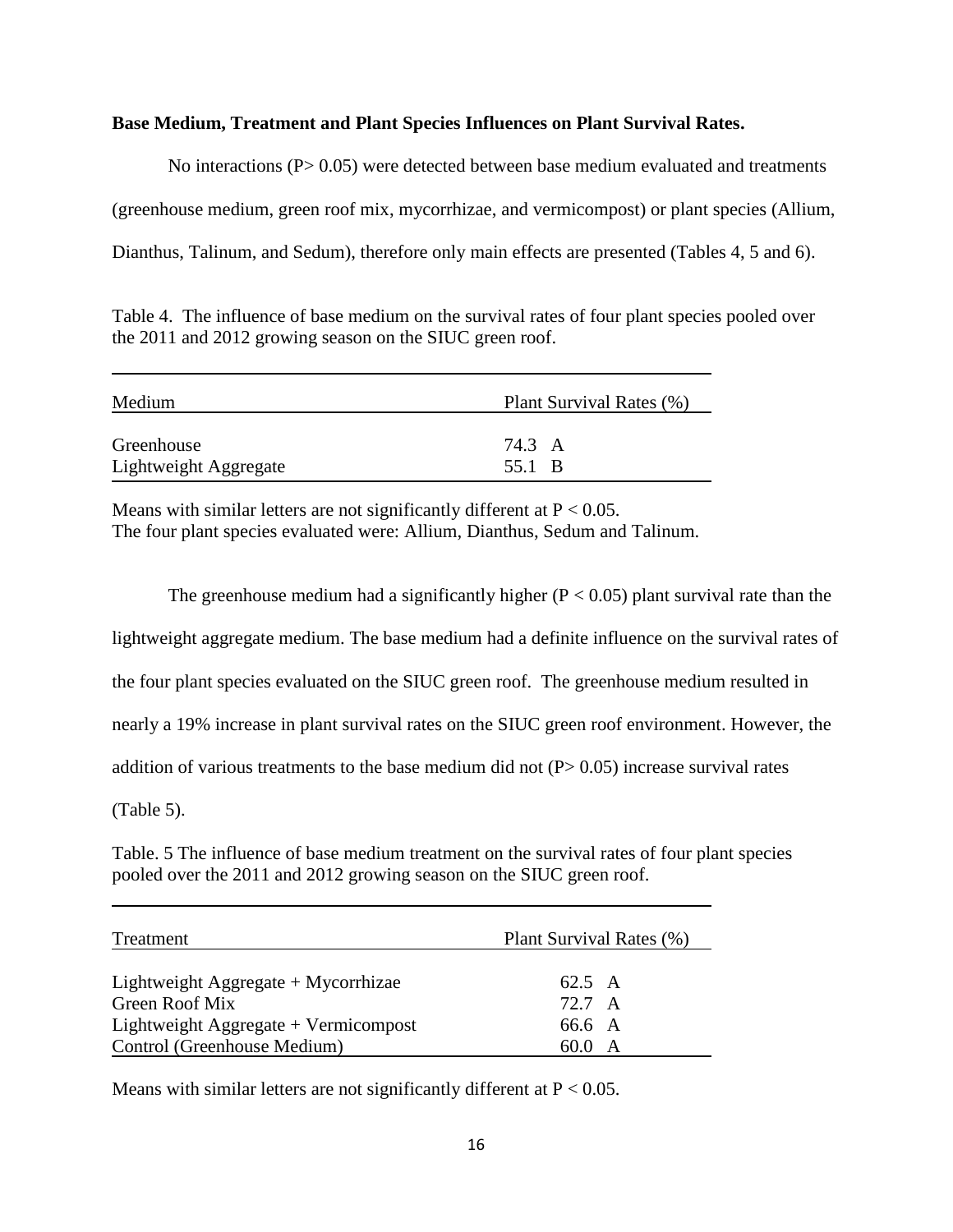The four plant species evaluated were: Allium, Dianthus, Sedum and Talinum.

The four-plant species differed in their survival rates on the SIUC green roof (Table 6).

Dianthus had higher survival rates ( $P < 0.05$ ) than the other three plant species evaluated:

Sedum, Talinum and Allium. Sedum and Talinum had higher  $(P < 0.0)5$  plant survival rates than

Allium

Table 6. The influence of plant species on the survival rates of four plant species pooled over the 2011 and 2012 growing season on the SIUC green roof.

| <b>Plant Species</b> | Plant Survival Rates (%) |
|----------------------|--------------------------|
| Dianthus             | 84.2 A                   |
| Sedum                | 66.6 B                   |
| Talinum              | 66.6 C                   |
| Allium               | 47.3 D                   |

Means with similar letters are not significantly different at  $P < 0.05$ . The four plant species evaluated were: Allium, Dianthus, Sedum and Talinum.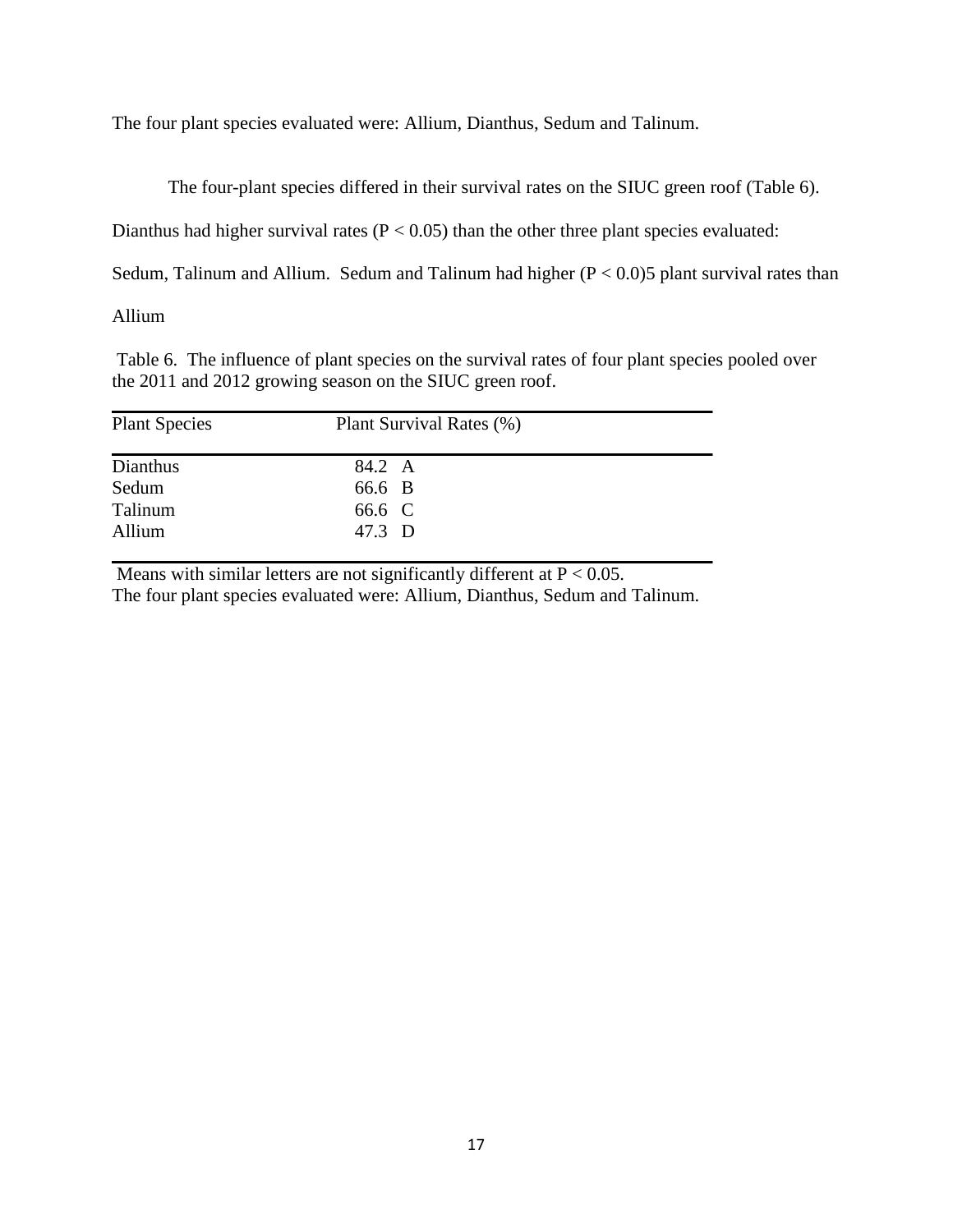### **Base Medium, Treatment and Plant Species Influences on Plant Rating.**

No interactions  $(P> 0.05)$  were detected between the base media evaluated and treatments

(greenhouse medium, green roof mix, mycorrhizae, or vermicompost) or plant species (Allium,

Dianthus, Talinum, and Sedum) (Tables 7, 8 and 9).

The comprehensive observational vigor rating indicated differences between base

mediums. The greenhouse medium had a significantly ( $P < 0.05$ ) higher plant rating than the

lightweight aggregate.

Table 7. The influence of base medium on plant growth ratings of four plant species pooled over the 2011 and 2012 growing season on the SIUC green roof.

| Medium                | <b>Plant Growth Rating</b> |
|-----------------------|----------------------------|
| Greenhouse            | 2.7 A                      |
| Lightweight Aggregate | 1.7 B                      |

Means with similar letters are not significantly different at  $P < 0.05$ . The four plant species evaluated were: Allium, Dianthus, Sedum and Talinum.

The addition of various treatments to the base medium did not  $(P> 0.05)$  increase plant

ratings (Table 8). However, differences were observed between plant species for the

comprehensive growth spread rating (Table 9). Dianthus had higher ( $P < 0.05$ ) growth than

Allium and Talinum. Sedum was also had higher  $(P < 0.05)$  than Talinum.

Table. 8 The influence of base medium treatment on plant growth ratings of four plant species pooled over the 2011 and 2012 growing season on the SIUC green roof.

| Treatment                            | <b>Plant Growth Rating</b> |
|--------------------------------------|----------------------------|
| Control (Greenhouse Medium)          | 2.5 A                      |
| Lightweight Aggregate + Vermicompost | $2.3 \text{ A}$            |
| Green Roof Mix                       | 2.1 A                      |
| Lightweight Aggregate + Mycorrhizae  | $1.9 \text{ A}$            |

Means with similar letters are not significantly different at  $P < 0.05$ .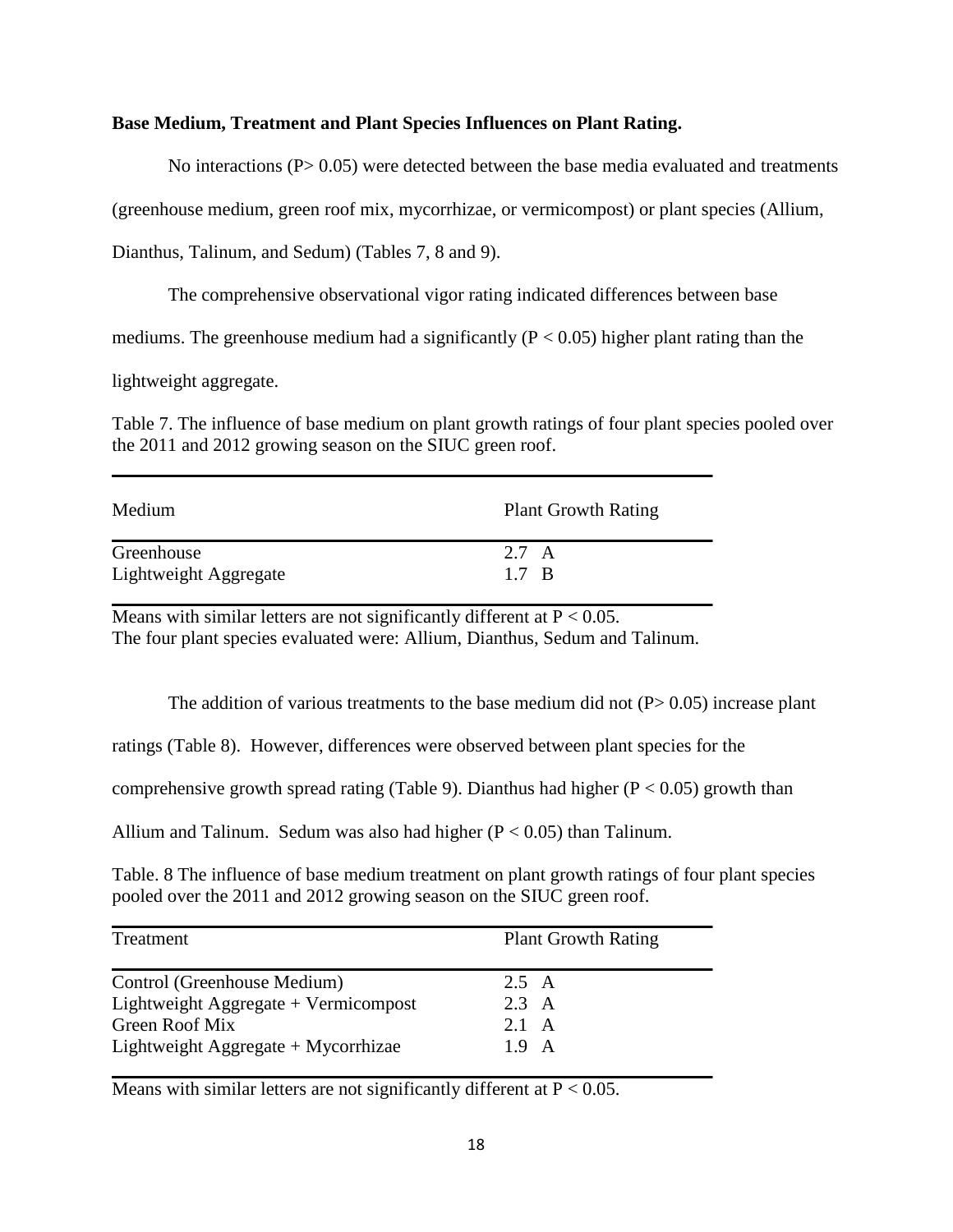The four plant species evaluated were: Allium, Dianthus, Sedum and Talinum.

| Table 9. The influence of plant species on plant growth spread of four plant species pooled over |  |  |  |
|--------------------------------------------------------------------------------------------------|--|--|--|
| the 2011 and 2012 growing season on the SIUC green roof.                                         |  |  |  |

| <b>Plant Species</b> | <b>Plant Growth Rating</b> |  |
|----------------------|----------------------------|--|
| Dianthus             | 40.3 A                     |  |
| Allium               | 30.4 B                     |  |
| Sedum                | 15.2 C                     |  |
| Talinum              | 10.7 D                     |  |

Means with similar letters are not significantly different at  $P < 0.05$ . The four plant species evaluated were: Allium, Dianthus, Sedum and Talinum.

#### **DISCUSSION**

#### **1. Plant Growth Spread.**

Comparisons of propagating base media (greenhouse versus lightweight aggregate) did not result in growth differences for any of the four-plant species or for any of the four treatments evaluated (Table 2). This finding is surprising in that the greenhouse medium has a higher organic matter and nutrient content than the aggregate which is baked clay and a low nutrient composition. The porosity of the lightweight aggregate also has lower water holding capacity than the greenhouse medium (Ball, 1998; Brady and Weil, 2008; Styer, 2000; Styer and Koranski, 1997). However, the lightweight aggregate may have provided some important benefits, due to its porous nature which ensures an adequate supply of air to enable plants to be established quickly and develop healthy root systems (Brady and Weil, 2008;). The lack of any significant differences between these two-base media suggests that plants destined to grow on green roofs may be initially started in a wider range of propagating material than commonly thought when the desired outcome is plant spread. Aggregates can be more economical and much lighter than the traditional greenhouse medium.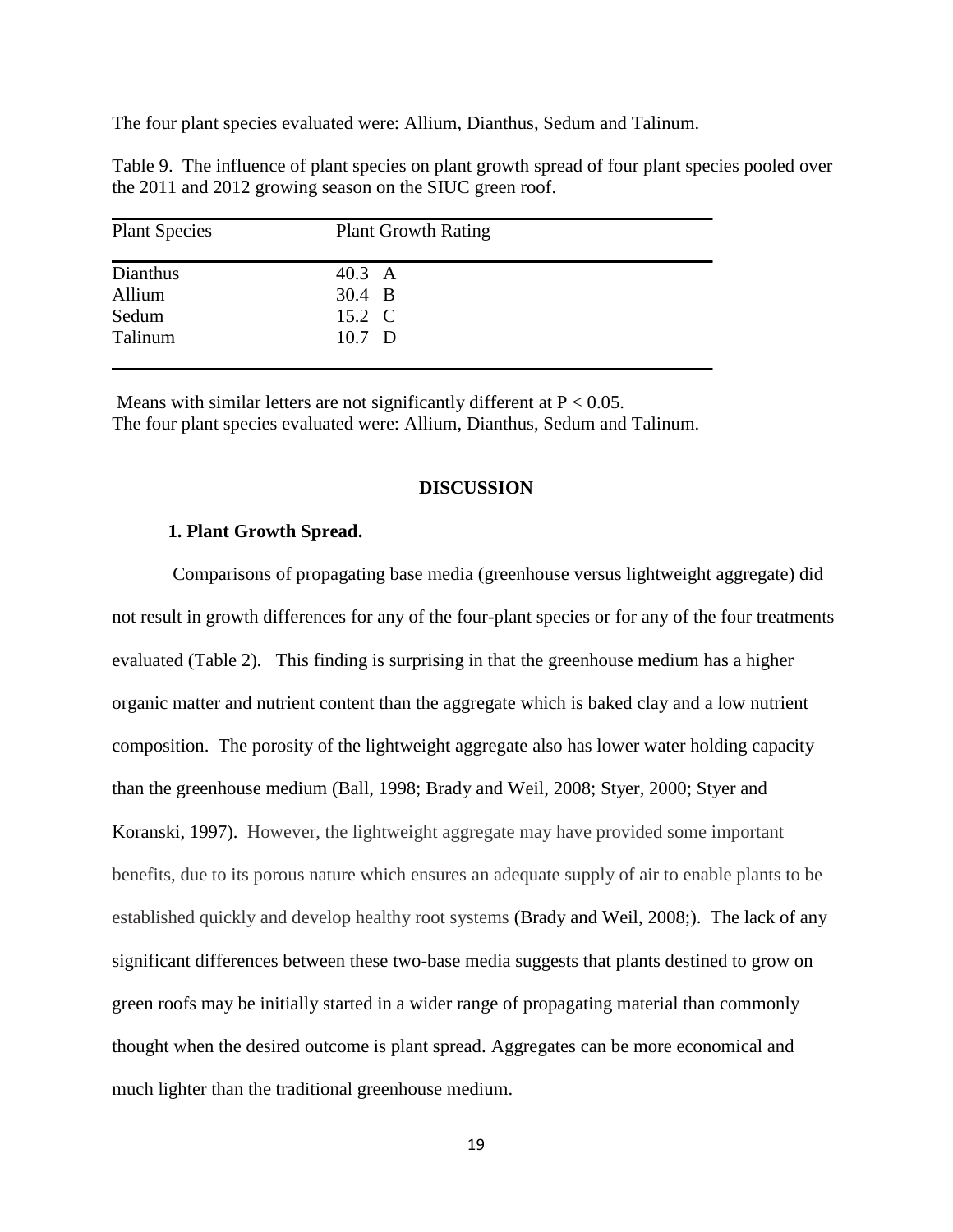Although sedum may be the most frequently used plant on green roofs due to its drought tolerance and shallow root system, Dianthus provided greater overall growth than Sedum, Allium or Talinum. This may be due to the morphological growth pattern and physical structure of Dianthus which grows equally 20 to 25 cm in height and width, whereas, the other plant species evaluated grow primarily in either height or width (Mineo, 1999). The green roof also provided an environment with open areas for expansion, a growing condition that Dianthus prefers. This plant has high aesthetic appeal as it blooms in the late spring or early summer with large pink flowers (Still, 2004). Like all herbaceous plants, Dianthus dies back each year which provides a benefit for green roofs. Yespen (2009) stated that plants on a green roof should produce their own compost, with dead leaves and a natural turnover of organic material that creates an equilibrium. While taller plants are not usually considered most adaptable to green roof culture, this study indicates that if planted correctly, Dianthus can be a viable, important and aesthetic species on a green roof (Snodgrass and Snodgrass, 2006).

The addition of one amendment (mycorrhizae) to the light weight aggregate did increase plant growth compared to the control (greenhouse medium. The mycorrhizal provided a plant growth increase of nearly 22% compared to the control (Table 2). This result may be due to mycorrhizae's ability to enhance the efficiency of plants to absorb water and may also aid in drought resistance and stress tolerance. The expanded root system provided by mycorrhizae also allows plants much greater access to nutrients and stability than they could provide to themselves, especially under difficult environmental conditions that often occur on a green roof. (Busenbark, 2018). The vermicompost and green roof mix treatments resulted in plant growth similar to the mycorrhizae although they did not differ  $(P> 0.05)$  from the greenhouse medium. This would suggest that while the nutrient value of the vermicompost and organic properties of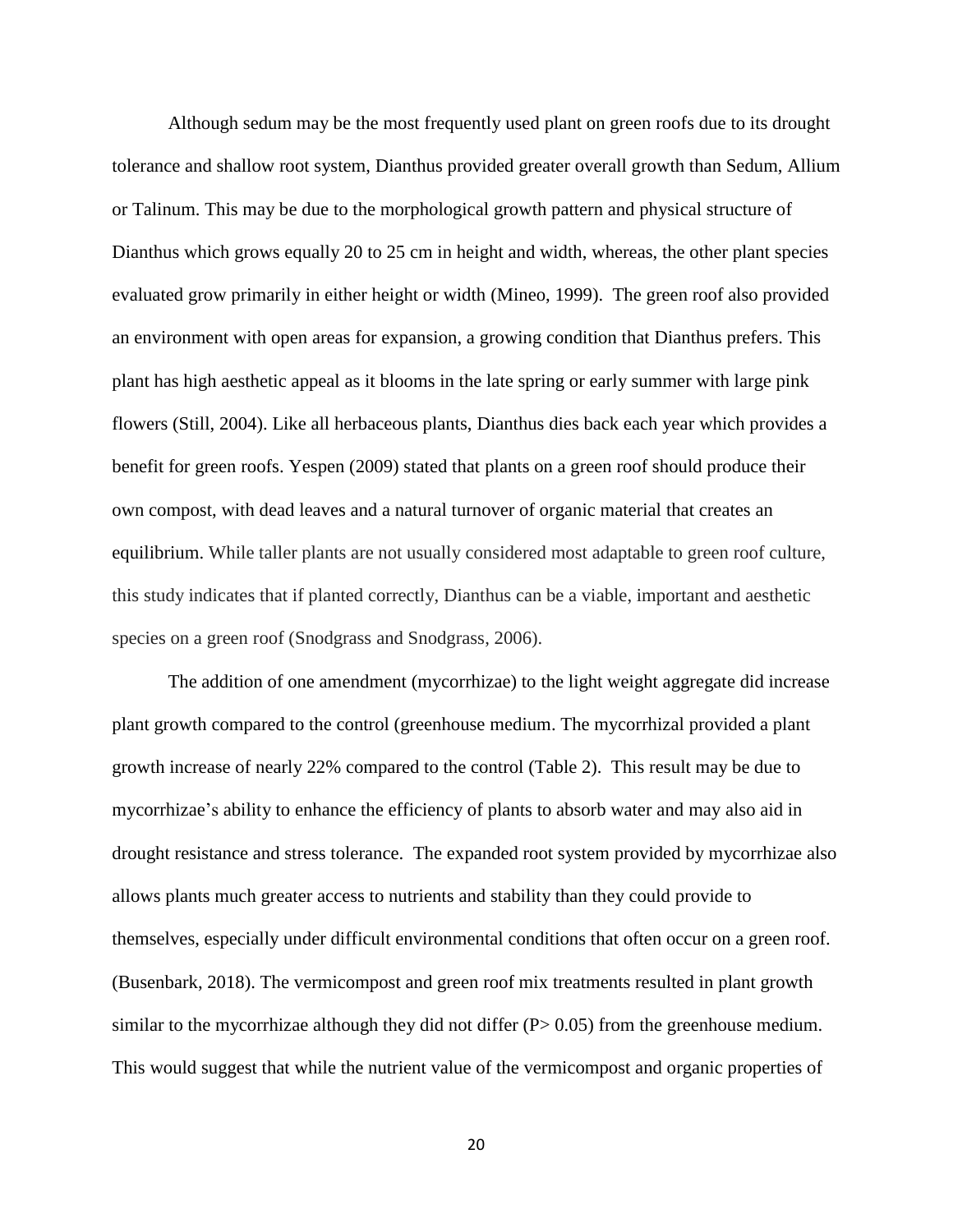the green roof mix may provide benefits that result in larger plant growth, they are not significant enough to differentiate from the greenhouse medium.

#### **2. Survival Rate**

Propagating seeds in a lightweight aggregate medium for use on green roofs resulted in lower green roof survivability rates than propagating seeds in the traditional greenhouse media. The greenhouse medium had a significantly higher plant survival rate at nearly 74% than the lightweight aggregate medium (Table 4). Since the greenhouse medium has added nutrients and provides better root support compared to the mineral, non-organic lightweight aggregate, it appears that the greenhouse plugs better survive the transition and become more successfully established to the green roof environment when plants are grown in this type of medium.

Dianthus, which had the highest growth rates also had higher survivability than the other three plant species evaluated, although Sedum and Talinum had higher survival rates than Allium. The higher survival rate for Dianthus may be related to its higher plant spread in this study. Its greater overall growth may have resulted in a larger root system. This root system may have resulted in improved water and nutrients absorption. The high survival rate may also reflect the species' ability to grow in rocky terrain which presents many similar growing difficulties as the green roof environment (Allwood, 1954). Dianthus has advantages in green roof survivability as it is hardy to 40°F and experiences low fungal problems due to the open, low humidity green roof environment (Still 2004). Hawke (2015) also reported higher spread and survival rates for Dianthus compared to more traditional green roof plants such as *Sedum*.

#### **3. Plant Rating**

The greenhouse medium had higher plant vitality rating score than lightweight aggregate (Table 7). The control (greenhouse medium) performed better than the lightweight aggregate on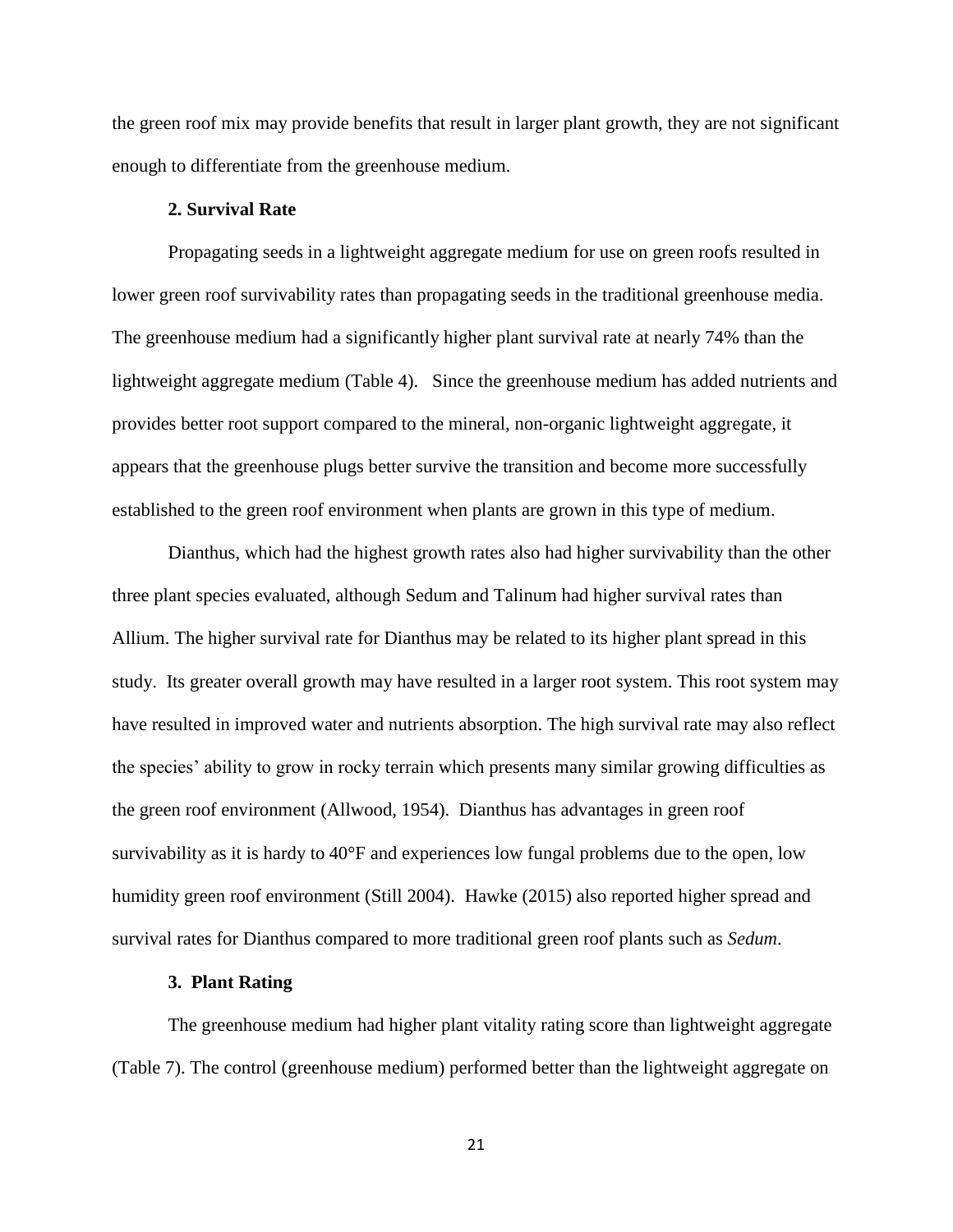two of the three dependent measures: plant survival and plant vitality. Plant growth spread is the only dependent variable in this study where the greenhouse medium did not improve relative to the lightweight aggregate. Futhermore, the organic matter and higher water holding capacity associated with the greenhouse medium appears to have influenced plant survival rate and characteristics such as blooming, foliage and plant fullness. An explanation for the lack of differences detected between the greenhouse medium and the lightweight aggregate for height plus width may be due to plant adaptations to stress associated with green roofs. Limitations in plant growth (e.g. overall reductions in plant size) may be a desirable outcome on green roofs in that it reduces the amount of stress that a plant must overcome to survive (Nagase and Dunnett, 2011).

The medium treatments had no effect on the plant rating scale (Table 8), although plant species influenced plant rating (Table 9). Dianthus had higher rating scores than Allium and Talinum. Dianthus outperformed the other plant species evaluated possibly due to its cold tolerance, low humidity requirements and the well-drained soil provided in the green roof environment (Allwood, 1954). Dianthus also has dense, compact foliage that could protect the stalk and flowers from wind damage. Moreover, its greater spread may have resulted in improved root establishment and water and nutrient absorption. Sedum had greater plant growth than Talinum. The low growth of talinum may have resulted from the flower (which is a desired characteristic criteria) having a 20-25 cm thin stalk, which allowed it to be damaged or removed by the wind on the mainly unprotected SIUC green roof.

Root establishment of these four plants species in a green roof environment depended upon the seed propagation medium. The greenhouse medium had a significantly higher survival rate and plant growth rating scores than the lightweight aggregate, even when the light weight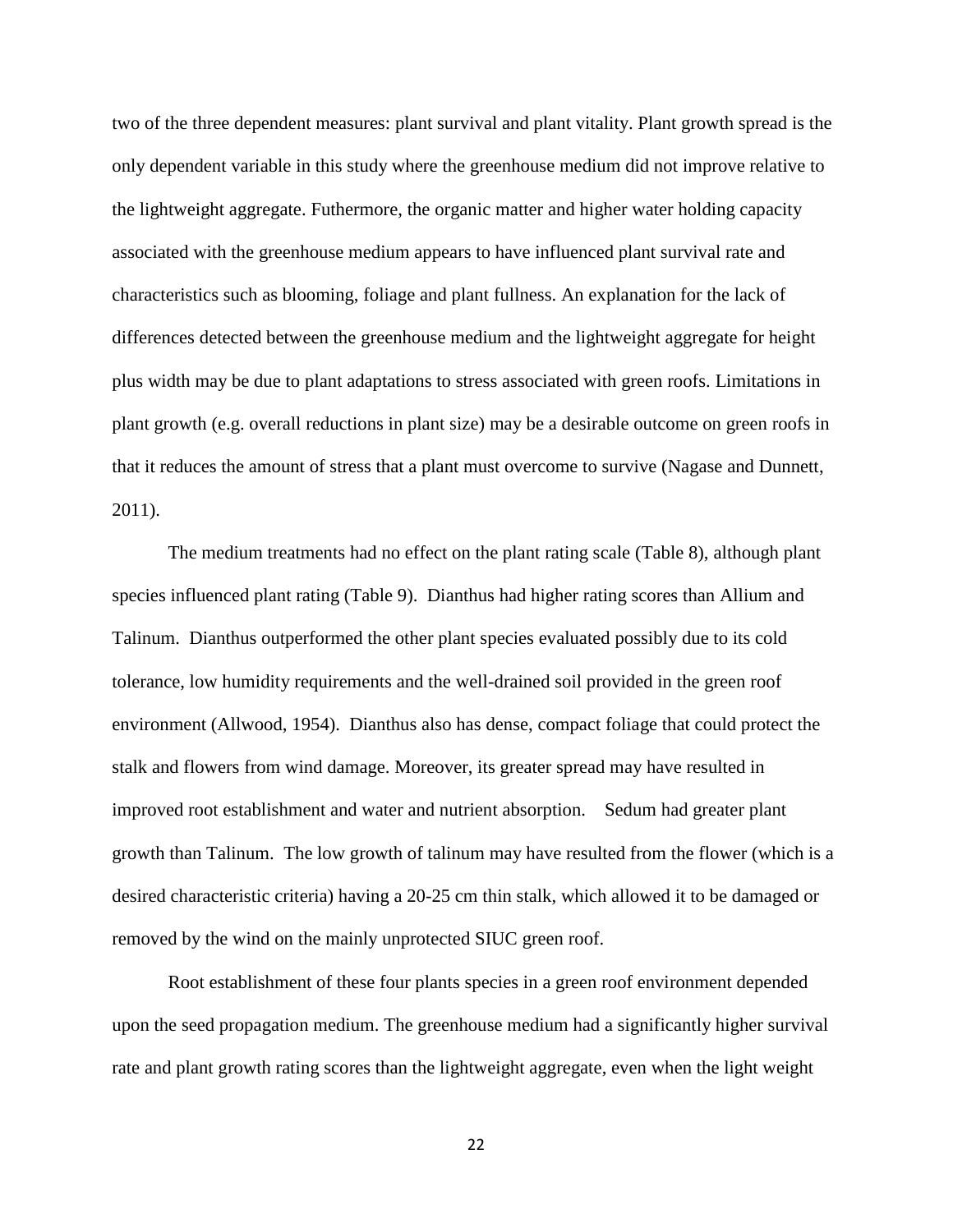aggregate was integrated with mycorrhizae, vermicompost, or a green roof mix. However, this study indicated that green roof plants seeded in a lightweight aggregate will reach a size similar to plants seeded in traditional greenhouse medium. This may provide an advantage for growers under certain circumstances. Survivor rate and plant rating results may have changed if plants were started in another medium before being transplanted to the green roof.

In this study, Dianthus provided overall growth and survival rates than the other three plant species (Sedum, Talinum, and Allium). Researchers have suggested that increased spread may be detrimental on extensive green roofs because the environmental conditions often will not support wider taller plants (Moffett and Hasse, 2006; Monterusso et al, 2005; Nagase and Dunnett 2011). That was not the case in this study as *Dianthus* had higher spread and survival rate than the other plants. This finding indicates that *Dianthus* can be a viable and aesthetic species on a green roof. It should also encourage continued efforts to study a broad selection of native plants with superior ornamental qualities on green roofs.

In this study the mycorrhizal treatment increased height plus width scores for all plant species, suggesting that mycorrhizae's ability to expand root systems may also enhance the efficiency of plants to absorb water and may also aid in drought resistance and stress tolerance. Busenbark (2018) has proposed that the expanded root system provided by mycorrhiza allows plants much greater access to nutrients and stability than they could get by themselves, especially under difficult conditions faced on a green roof

#### **CONCLUSION AND FUTURE RECOMENDATIONS**

Green roof plant success as well as plant diversity must continue to be examined and studied. The design of greenhouse propagating media has not been studied as much as the design of green roof media. This small exploratory study documenting the impact of two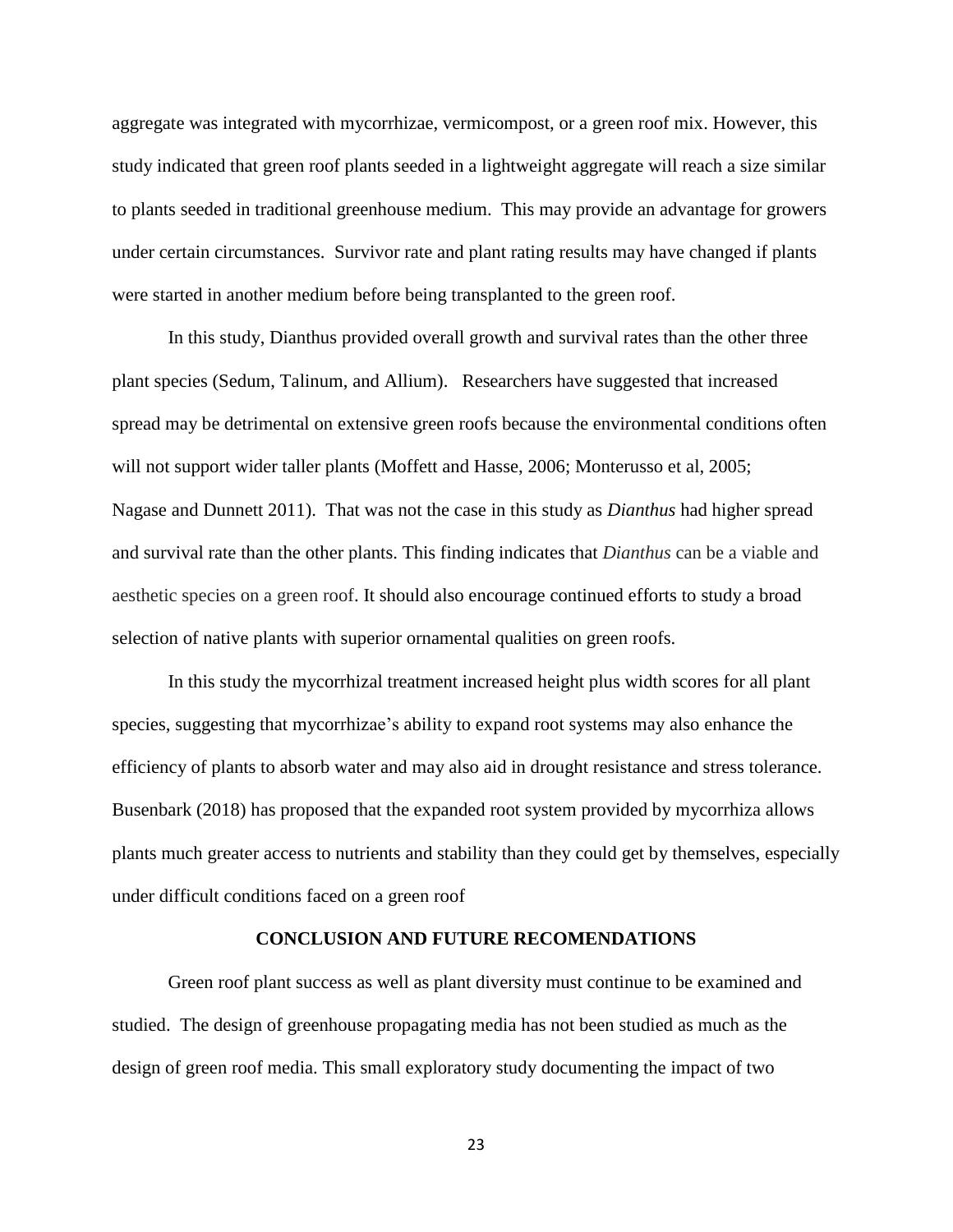different propagating media with treatments on four species of green roof plants only represents a small step in balancing the research.

Most green roof media research has focused on the effects that depth has on plant growth and survival (Rowe et al., 2012; Thuring and Berghage, 2010). While plant success may improve with increased depth there are several cost considerations, including roof strength. The weight of a 3-inch deep system is about 20 pounds per square foot, including a mature plant cover. Mid-range, 5-inch, systems weigh approximately 34 pounds per square foot and are compatible with wood or steel decks (Miller, 2017).

Greenhouses, unlike green roofs, are less limited by loading and depth constraints and could be an integral variable in future green roof studies. The impact of various greenhouse propagating media across a wide range of plants and with a wide range of base treatments should continue to be a worthwhile area of green roof research.

Along with spread, survival rate and growth, future studies should investigate root establishment. The success of *Dianthus* and mycorrhizal fungi in this study suggests that root establishment may be an important variable. Along with sampling root size, future studies should directly assess the impact of freezing and thawing events on plug growth and survival. While this study was conducted over a two-year period, future studies should be conducted for longer periods of time to investigate self-sowing ability of various plant species and survivability limits.

Plant species for future studies should be chosen according to the main function of the extensive green roof, whether it be environmental, economic, or socio-cultural. If the extensive green roof is highly visible, well-adapted plants should be chosen with high aesthetic value. If the extensive green roof is built mainly for ecological functions like storm water management,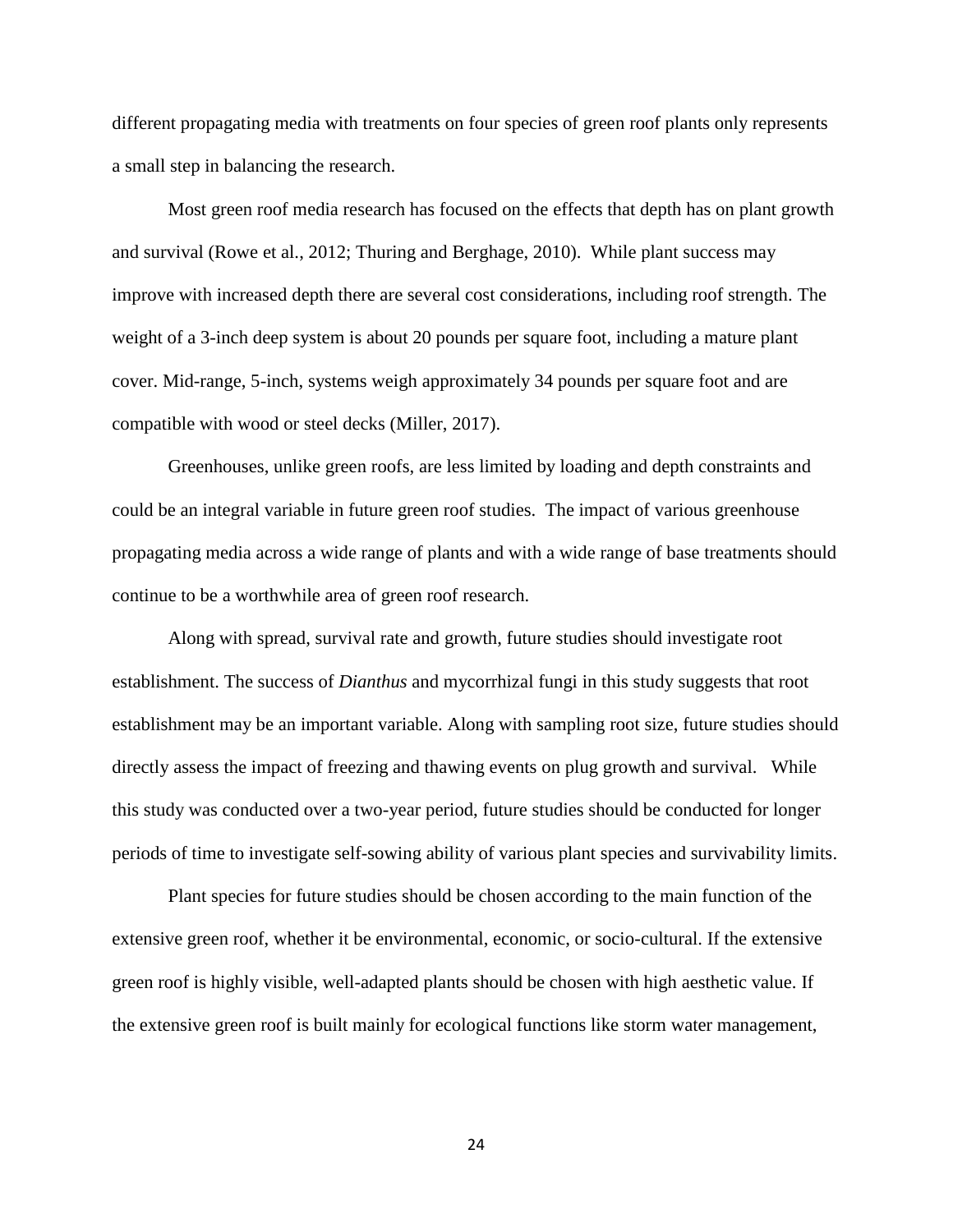species such as *Sedums* and grasses should be investigated. However, if the function of the green roof is urban agriculture then appropriate crop species should be chosen (Ouellette, et al, 2013).

Finally, if future studies continue to use rating scales to determine plant vitality or aesthetics, these results will need to be obtained with a reliable rating procedure. While this study used a single rater, having future studies with multiple raters would allow for an inter-rater reliability check and therefore provide more reliable data.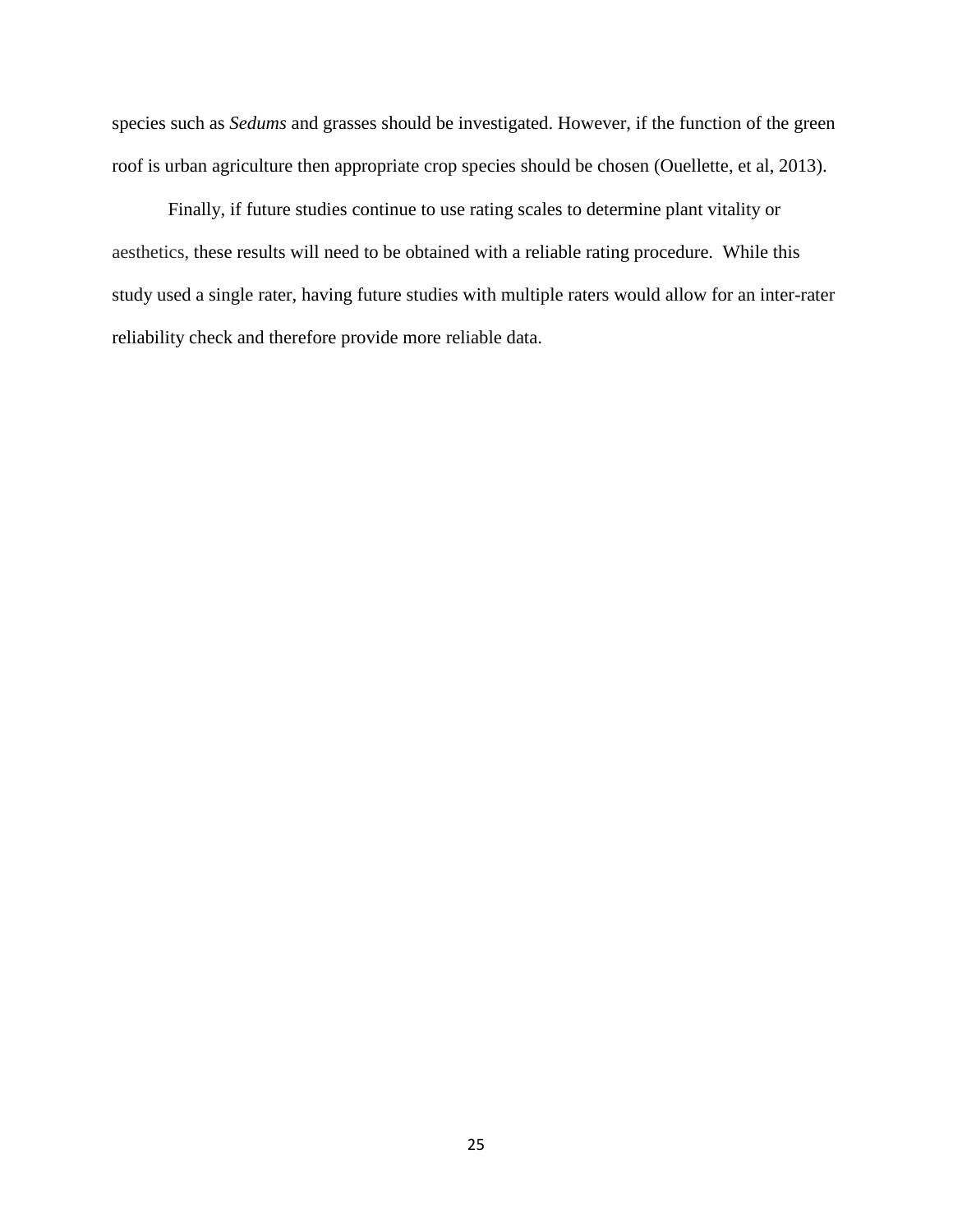#### **REFERENCES**

- Allwood, M. C. (1954). Carnations, Pinks and all Dianthus (4th ed.). Boston 59, Massachusetts Charles T. Branford Company.
- Ball, V. (1998). *Ball RedBook* (V. Ball Ed. 16th ed.). Batavia, IL: Ball Publishing.

Brady, N. C., and Weil, R. R. (2008). The Nature and Properties of Soil (14 ed.). Upper Saddle River, New Jersey. Columbus, Ohio: Pearson Education.

- Baumann, N. (2006). Ground-nesting birds on green roofs in Switzerland: Preliminary observations. *Urban Habitats*, *4*(1), 37-50.
- Brenneisen, S. (2006). Space for urban wildlife: Designing green roofs as habitats in Switzerland. Urban Habitats, 4(1), 27-36.
- Brundrett, M. (1991). Mycorrhizas in natural ecosystems. Advances in Ecological Research, 21, 171 - 313.

Busenbark, B., (2018). Mycorrhizae applications. [http://www.mycorrhizae.com/considered](http://www.mycorrhizae.com/considered-using-mycorrhizae.%20/)[using-mycorrhizae. /](http://www.mycorrhizae.com/considered-using-mycorrhizae.%20/)

Curry, M. Midwest Trading Horticultural Supplies. (2012). Personal Interview.

- Dunnett, N., Gedge, D., Little, J., & Snodgrass, E. (2011). *Small green roofs: domestic, residential and community applications*. Portland, Oregon: Timber Press.
- Getter, K. L., and Rowe, B. (2006). The Role of Extensive Green Roofs in Sustainable
- Development. HortScience: a publication of the American Society for Horticultural Science, 41, 1276-1285.

Getter, K. L., and Rowe, D. B. (2007). Effect of Substrate Depth and Planting Season on Sedum Plug Survival on Green Roofs. Journal of Environmental Horticulture, 25(June 2007), 9599

Getter, K. L., & Rowe, D. B. (2008). Media depth influences sedum green roof establishment. Urban Ecosystems, 11, 361-372.

Hawke, R. (2015). An evaluation study of plants for use on a green roof, Plant Evaluation Notes, (38), 1-22.

- JMP Software (SAS Institute) [Computer software]. (2012). Retrieved from [http://www.jmp.com/.](http://www.jmp.com/)
- Kadas, G. (2006). Rare invertebrates colonizing green roofs in London. Urban habitats, 4(1), 66- 86.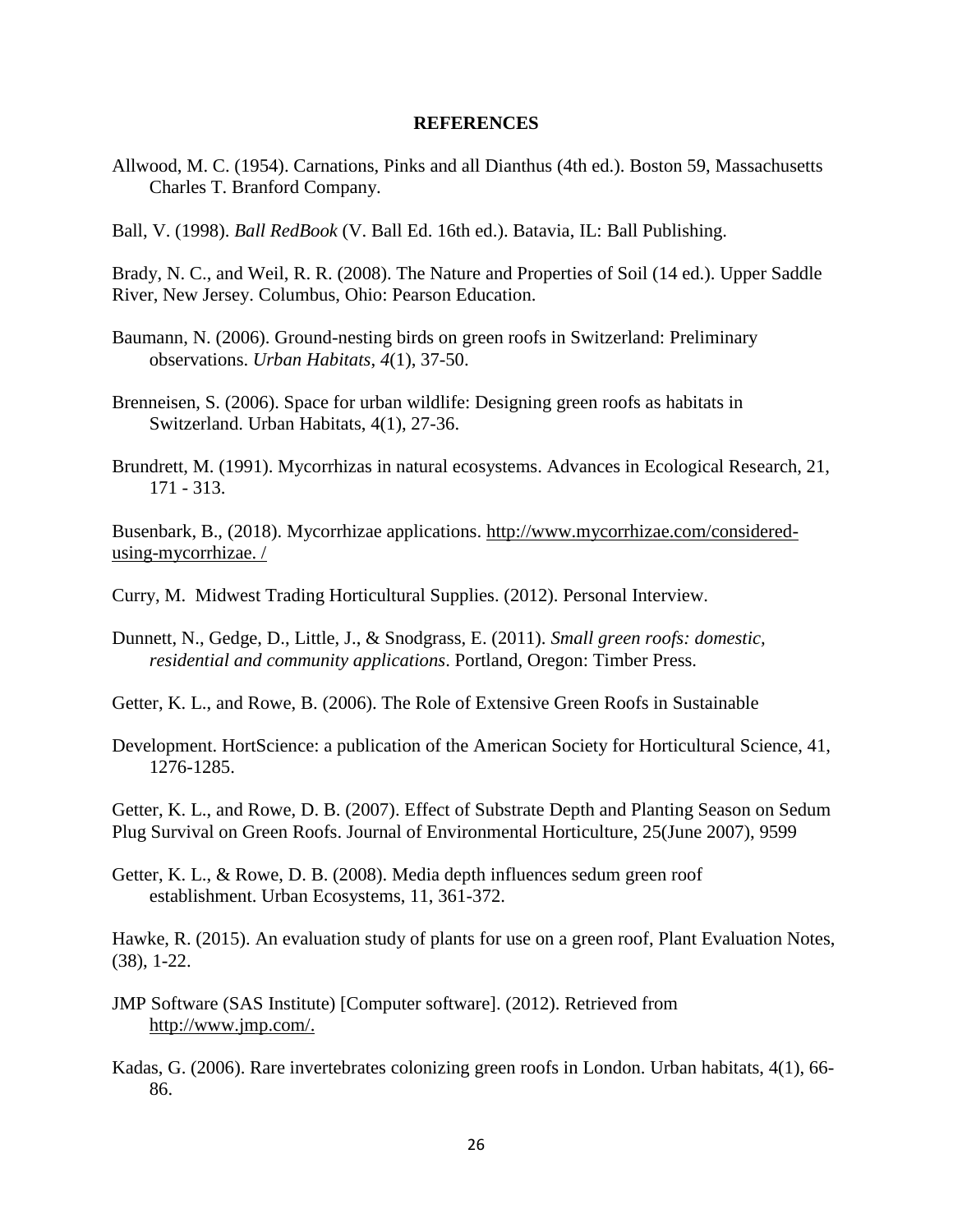- Kirby, J. (2007). *The NRCA green roof systems manual* (2007 ed.). Rosemont, Illinois: National Roofing Contractors Association.
- Köhler, M. (2006). Long-term vegetation research on two extensive green roofs in Berlin. *Urban Habitats*, *4*(1), 3-26.
- Marinelli, J. 2006. Green Roofs and Biodiversity. Urban Habitats. 4(1): 1-2.
- Midden, K. Southern Illinois University Carbondale. (2010, 2012). Personal Interview.
- Miller, C. (2017). Green roofs for good-design questions. http://www.roofmeadow.com/.
- Miller, J. R. (2005). Biodiversity conservation and the extinction of experience. *Trends in Ecology and Evolution, 20*(8), 430-434.
- Mineo, B. (1999). Rock Garden Plants: A color Encyclopedia: Timber Press Inc.
- Missouri Botanical Garden. (2012). Retrieved June/July, 2014, from http://www.missouribotanicalgarden.org/.
- Moffett, D., & Hasse, J. (2006). Looking for the relationship between sprawl and water quality: A case study of Glouster county, NJ. *Middle States Geographer, 39*, 26-33.
- Monterusso, M., Rowe, D. B., & Rugh, C. L. (2005). Establishment and persistence of sedum and native taxa for green roof applications. *Hortscience, 40*(2), 391-396.

Ngan, Goya. Green Roof Policies: Tools for Encouraging Sustainable Design. December 2004. PDF. September 2009.

<http://www.gnla.ca/assets/Policy%20report.pdf>. page 10.

- Nagase, A., & Dunnett, N. (2011). The Relationship Between Percentage of Organic Matter in Substrate and Plant Growth in Extensive Green Roofs. Landscape and Urban Planning, 103, 230-236.
- Olszewski, M., & Young, C. (2011). Physical and chemical properties of green roof media and their effect on plant establishment. *Journal of Environmental Horticulture, 29*(2), 6-10.

Ouellette, N.A., Walters, S.A. and Midden, K.S. (2013). Fertility management for tomato production on an extensive green roof. *Journal of Living Agriculture, 1 (1)*, 1-13.

- Peck, S.W. (2008). Award-winning green roof designs: Green roofs for healthy cities. Atglen, PA; Schiffer Pub. 176.
- Peck, S.W., and J.L. Bruce (2011). Green roof industry grows 28.5 percent in 2010. Green Roof for Healthy Cities Toronto, Canada. 5 April 2011  $\leq$ http://www.greenroofs.org/>.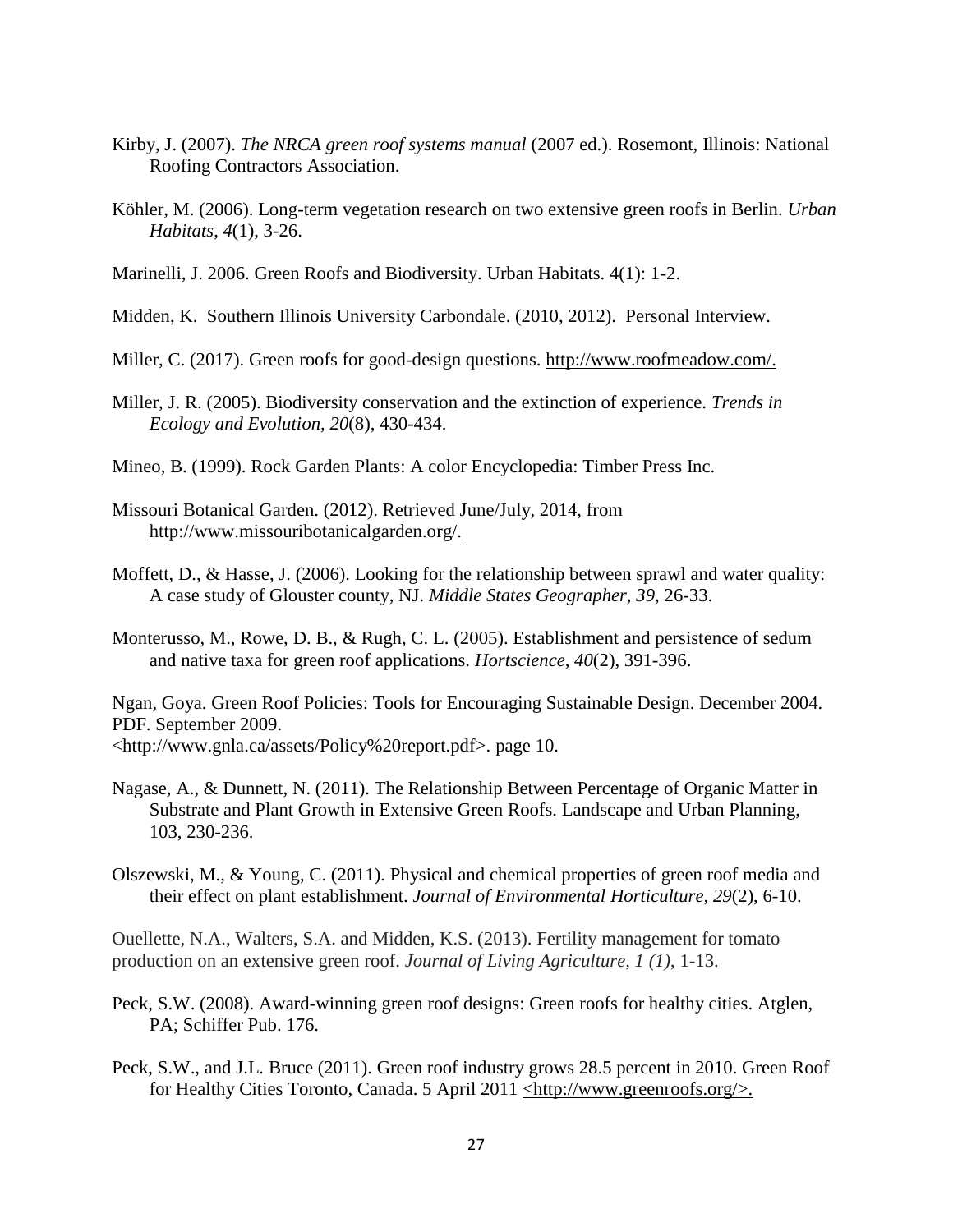- Phillippi, P. (2002). Introduction to the German FLL guidelines for planning, execution and upkeep of green roof sites (2002 ed.). Bonn, Germany: Forschungsgesellschaff Landschaftsentwicklurg Landschaftsbaue.
- Rowe, D.B., Getter, K.L., Durham, A.K. (2012). Effect of green roof media depth on Crassulacean plant succession over seven years. Landsc. Urban Plan. 104, 310-319.
- Snodgrass, E. C., and Snodgrass, L. L. (2006). Green Roof Plants: A Resource and Planting Guide (3rd 2009 ed.). Portland, Oregon: Timber Press Inc.
- Snodgrass, E.C. and L. McIntyre (2010). The green roof manual: A professional guide to design, installation, and maintenance. Portland, Oregon: Timber Press. 296.
- Still, D. S. M. (2004). *Manual of Herbaceous Ornamental Plants* (Forth ed.). Champaign, Illinois: Stipes Publishing L.L.C.
- Styer, D. R. C. (2000). The Proper Plug Diet: Media, Fertilizer, & Nutrition. In J. VanderVelde (Ed.), *Grower Talks on Plugs 3* (pp. 11-17). Batavia, IL: Ball Publishing.
- Styer, R. P. D., and Koranski, D. S. P. D. (1997). *Plug & Transplant Production, A Grower's Guide.* Ball Publishing: Ball Publishing.
- Thuring, C.E., Berghage, R.D., (2010). Green roof plant responses to different substrate types and depths under various drought conditions. Hort-Technology 20, 395-401.
- Yepsen, R. (2009). Green Roofs Take Compost to New Heights. Consumer Health Complete EBSCOhost. (02765055). Retrieved October 26, 2010, from JG Press Inc.
- Yocca, D. (2012). Chicago City Hall Green Roof. Retrieved from [http://www.asla.org/meetings/awards/awds02/chicagocityhall.html.](http://www.asla.org/meetings/awards/awds02/chicagocityhall.html)
- Young, T., Cameron, D., Sorrill, J., Edwards, T., Phoenix, G. (2014). Importance of different components of green roof substrate on plant growth and physiological performance. Urban Forestry & Urban Greening. 507-516.